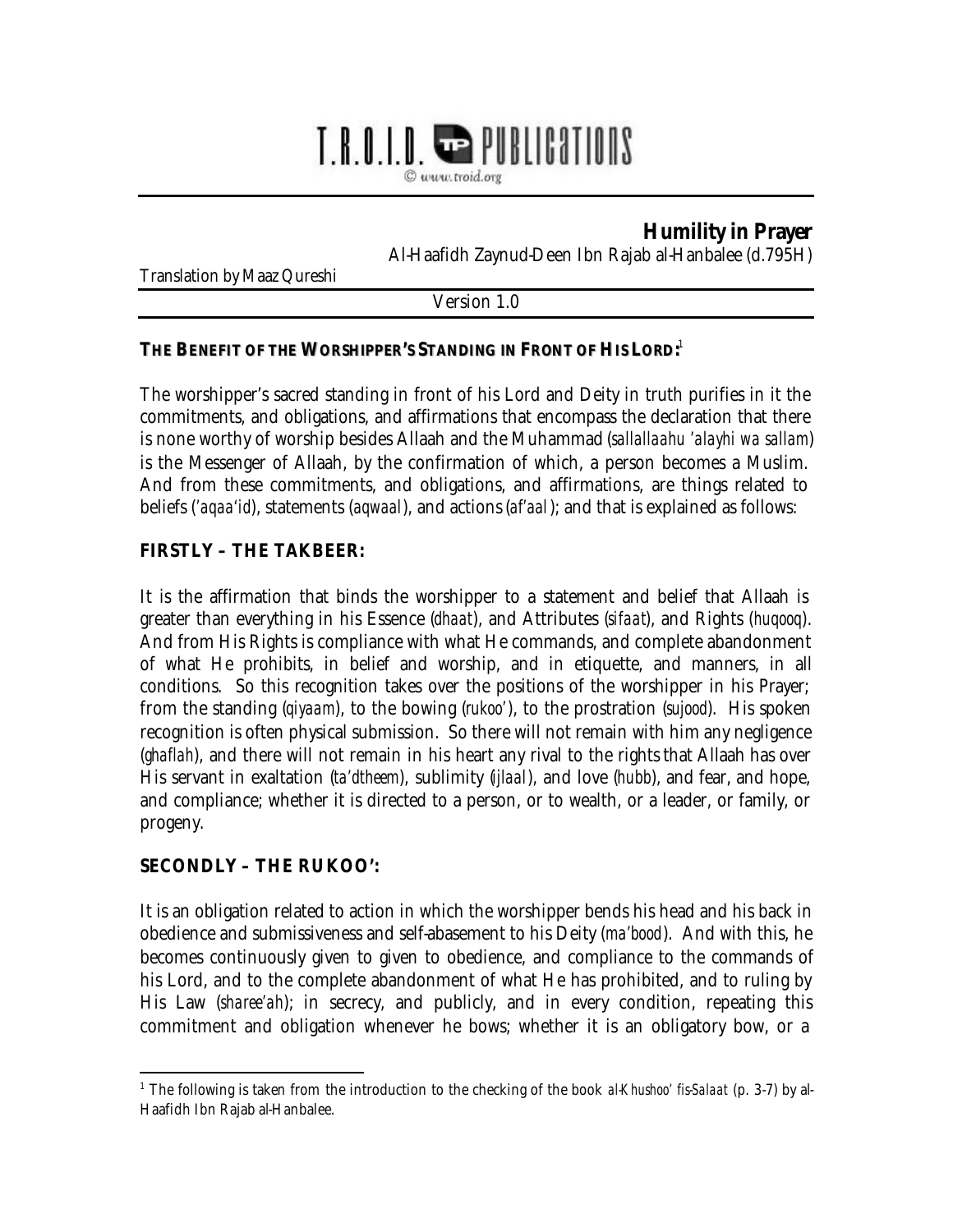supererogatory bow. So whenever he bends his back for Prayer in obedience to Allaah, then afterwards he disobeys some oh His Commands, or disregards some of His prohibitions due to his desires, and lusts, then he is indeed deficient in this obligation in accordance with the evil of his action.

## **THIRDLY – THE TASBEEH:**

It is the obligation in the statement of the worshipper, when he declares his Deity in truth – how Sublime is His Majesty – from shortcomings in His Attributes, or His Actions, or His Rights. And from His Rights is that He be magnified in every condition, and that obedience to Him take precedence to obedience ones own self, and parents, and leaders, and other than them. So whosoever declares Allaah to be free from all imperfections in his bowing (*rukoo'*), and his prostration (*sujood*), and then dares to disobey Him after leaving it, then indeed he decreases his *tasbeeh* (glorification) of his Deity in accordance to his disobedience.

# **FOURTHLY – THE SUJOOD:**

This is the utmost objective of submission (*khudoo'*), when the worshipper places his most noble limbs upon the dust, or the earth. So the prostration is a commitment in action, and an obligation of absolute obedience to the true Deity in all conditions. So there are no exceptions in it for conditions of lust, or the desire of the soul. So whoever covers his face with dust, and makes his prostration the utmost objective of submission, then when he departs from his Prayer, and returns to the obedience to the soul in disobedience to Allaah, and follows the desire in disobedience to Allaah; then indeed he has betrayed himself in accordance with his disobedience. So whoever does that, then it is upon him to hasten towards repentance, for indeed the Messenger of Allaah (*sallallaahu 'alayhi wa sallam*) said, "All of the children of Aadam (*'alayhis salaam*) are sinners, and the best of the sinners are those who repent."<sup>2</sup>

#### **FIFTHLY – FOLDING THE HANDS WHILST STANDING (qiyaam):**

This is to have an appearance from the appearances of dejection in front of the true Deity. And from its meanings is surrendering to the Divine Commands, so that one does not move, except that he is commanded to do so, and one is not at ease, except that he is commanded as such. Then whosoever stayed in this position for a few moments, then after that, he let the reigns of his soul take over, then he wandered away from the Judgements of Allaah in the greatest matters, then indeed he has fallen into a type of deception!

# **SIXTHLY – THE KHUSHOO':**

<sup>2</sup> **Hasan:** Related by at-Tirmidhee (no. 2501), and Ibn Maajah (no. 4251), and ad-Daarimee (2/303), and Ahmad (3/198), from Anas Ibn Maalik (*radiyallaahu 'anhu*). It was authenticated by Shaykh Muhammad Naasirud-Deen al-Albaanee in *Saheehul-Jaami'* (no. 4515).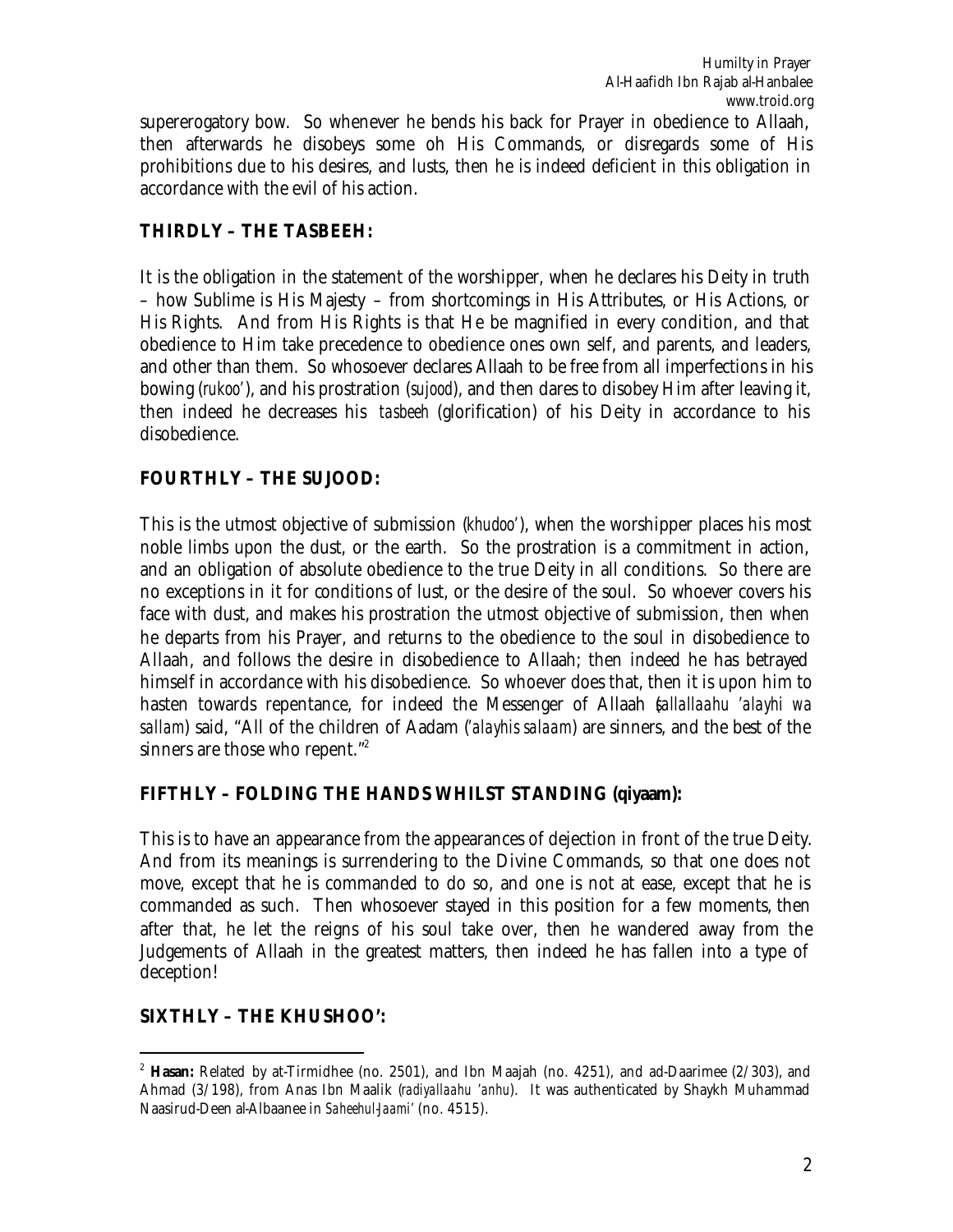It is the position of complete humility in front of the true Deity, and the tranquility of the heart and the limbs, and he does not move, except where he is commanded, and he is not at ease, except where he is commanded. And it is an obligation in action, necessitating obedience, and the complete abandonment of disobedience to the Deity in truth. So whoever carries out this obligation during the Prayer, then he contradicts it after leaving the Prayer, then he has annulled and opposed his *khushoo'* (humility) in accordance with his disobedience.

#### **SEVENTHLY:**

Whatever is mentioned in every *rak'ah* (unit of Prayer) from obligations and commitments in speech, such as repetition of the praise (*hamd*), and requesting guidance to the Straight Path, the path of those who have had blessings bestowed upon them, not the ones upon whom is His Anger, and they are the Jews and whoever resembles them; and neither the path of those who are misguided; and they are the Christians and whoever resembles them; and like the *tashahhud* (testimony of faith), and the lies of that from the meanings of the verses and supplications.

#### **AND IN SUMMARY:**

So every movement, and every moment of ease, and every statement, and every action from the Prayer is an obligation, or a commitment, or an affirmation, or a confession, from the worshipper in front of his Master, and his Deity in truth, which he repeats in every *rak'ah* (unit of Prayer), whether it is obligatory (*fard*), or supererogatory (*nafl*). So the worshipper who establishes these, then there cannot remain in his heart, nor upon his tongue, nor in his limbs, any associate for Allaah. He can only be a Muslim surrendering himself to Him, he takes for His sake, gives for His sake, acts for His sake, leaves off for His sake, and he loves for His sake, and hates for His sake. And the proof for this reality is the statement of Allaah – how Powerful is His Affair, and how Blessed is His Name – "**And establish the Prayer, for verily the Prayer prevents from obscenity and evil.**" [Sooratul-'Ankaboot 29:45] And there is the statement of the greatest Messenger (*sallallaahu 'alayhi wa sallam*): "The example of the five prayers is like an abundantly flowing river outside the door of one of you. He bathes in it everyday, five times."<sup>3</sup>

So know – brother reader – the strength of your Prayer, and establish it in the manner it deserves, seek aid through it as Allaah wants you to. I ask Allaah that He grants success to all of us, and that He has mercy upon us, verily He is the All-Hearing, the Answerer.<sup>4</sup>

#### **HUMILITY IN PRAYER– THE TEXT:**

 $\overline{a}$ 

With the Name of Allaah, and in Him we seek assistance, and the praise is due to Allaah, Lord of the Worlds. The praise is due to Allaah, the One who compels the hearts that are

<sup>3</sup> Related by Muslim (no. 667), from Jaabir Ibn 'Abdullaah (*radiyallaahu 'anhu*)

<sup>4</sup> Taken from the words of al-'Aryaan in *Majmoo'ah Fawaa'id Muhimmah* (p. 13-18)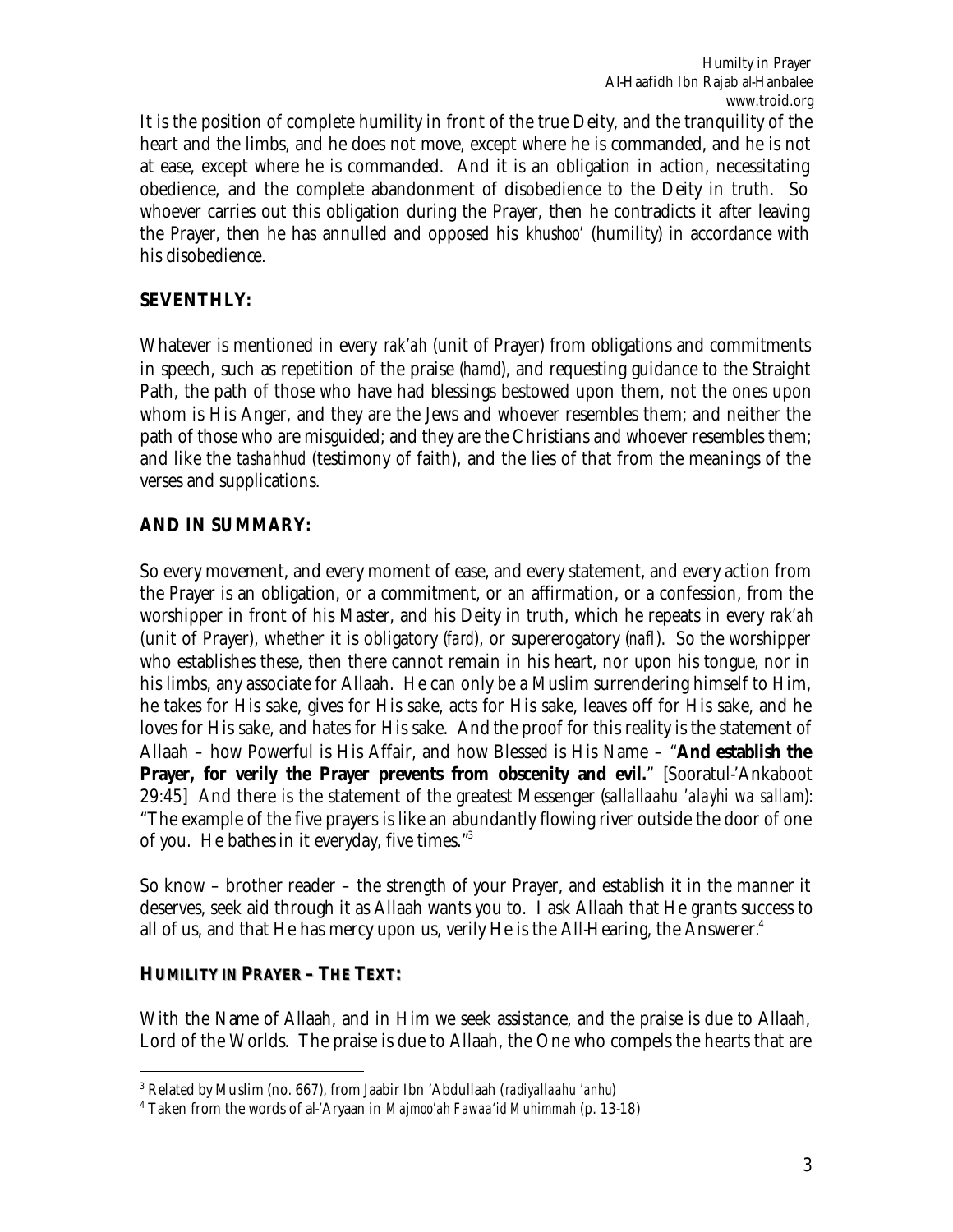despondent for His sake, and the One who forgives the sins of the sinners by His Virtue. I testify that there is no deity worthy of worship besides Allaah alone, without any associate, and there is nothing comparable to Him. And I testify that Muhammad is His servant and Messenger. He sent him (*sallallaahu 'alayhi wa sallam*) with the guidance and the True Religion, so as to make it apparent over all other religions. And He gave him the choice of being either a Prophet-King, or a Slave-Messenger, so he chose the station of servitude (*'uboodiyyah*), along with the Messengership.<sup>5</sup>

And he (*sallallaahu 'alayhi wa sallam*) used to say, "O Allaah, make me live in poverty, and make me die in poverty, and raise me up along with the poor."<sup>6</sup> Thus, he (*sallallaahu 'alayhi wa sallam*) alluded to the nobility of this station and its virtue. And may the most complete peace be upon his Family, and his Companions, and all those who hold onto his rope. To proceed:

So verily the Glorified and Exalted praises in His Book, those who laud Him, and those who are humiliated towards His Magnificence, those who are subservient (*al-khaadi'een*) and the humble (*al-khaashi'een*) to Him. Allaah the Exalted says:

"**Verily they used to hasten towards good deeds, and they used to supplicate to Us in hope and fear. And they were humble** (*khaashi'een*) **towards Us.**" [Sooratul-Anbiyaa' 33:35]

And He described with *khushoo'* (humility) the Believers who have the noblest worship, which they preserve, so He said:

"**Indeed the Believers are successful, those who are humble in their Prayer.**" [Sooratul-Mu'minoon 23:1-2]

And He described with humility, those who have been given knowledge, where His Words are authoritative, so He said:

"**Verily those who were given knowledge before it** (the *Qur'aan*)**, when it is recited to them, they fall upon their faces in prostration, and they say, "Glorified is our Lord!** 

<sup>5</sup> In *al-Misriyyah*: '…His Messenger…'

<sup>&</sup>lt;sup>6</sup> An authentic *hadeeth* related through many paths. It was related by at-Tirmidhee (2/56), and al-Bayhaqee (7/12), from Anas; and its *isnaad* (chain of narrators) is weak (*da'eef*). In it is al-Haarith Ibnun-Nu'maan. It is also related from the *hadeeth* of Abee Sa'eed in Ibn Maajah (no.4126), and al-Khateeb in his *Taareekh* (4/111), and in it is Abul-Mubaarak and he is unknown, and Yazeed Ibn Sinaan and there is weakness in him. Indeed Ibnul-Jawzee ruled it to be weak in *al-Mawdoo'aat* (3/141), and Shaykhul-Islaam Ibn Taymiyyah doubted its authenticity in *Majmoo'ul-Fataawaa* (18/326), and he ruled it to be weak in *Ahaadeethul-Qisaas* (p. 101). And our *shaykh*, al-Albaanee has authenticated it in *Silsilatul-Ahaadeethus-Saheehah* (no. 308) after mentioning it with the narration of 'Abd Ibn Humayd in *al-Muntajib minal-Musnad* (2/110) from Abee Sa'eed. Its *isnaad* is *hasan* due to itself, this has remained hidden from many of the scholars of *Hadeeth* of the past. So there is no doubt that the *hadeeth* is *saheeh* (authentic) due to other than itself. I say, the poverty mentioned in the *hadeeth* is humility and submissiveness, as Ibnul-Atheer says in *an-Nihaayah* (2/380).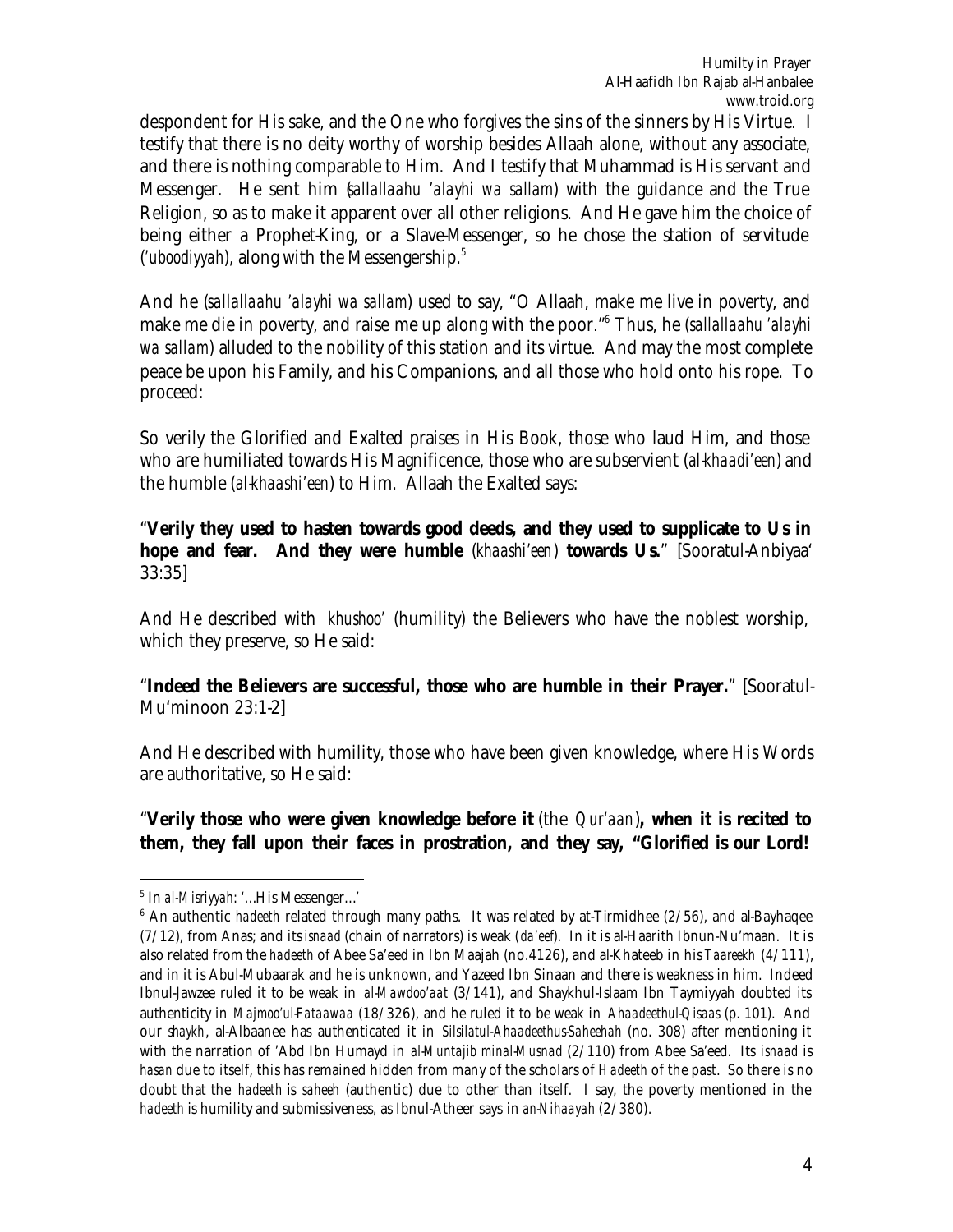# **Indeed the Promise of our Lord has been fulfilled." And they fall upon their faces weeping, and it** (the *Qur'aan*) **increases them in humility.**" [Sooratul-Israa' 17:107-109]

And the basis of humility (*khushoo'*) is softness, gentleness, tranquility, subservience, subjugation, and burning of the heart. So when the heart is humble, all of the limbs and body parts follow it in humility. Because they are followers of it; as he (*sallallaahu 'alayhi wa sallam*) said, "Verily there is a small morsel of the body, if it is rectified, the whole body is rectified; and if it is corrupt, the whole body is corrupt. Indeed it is the heart."

So if the heart is submissive, the eyes, ears, head, face, and the rest of the limbs are submissive; the same goes for whatever emanates from them, to the extent that it reaches the speech. Due to this, the Prophet (*sallallaahu 'alayhi wa sallam*) used to say in the *rukoo'* (bowing) of his Prayer, "My sight, hearing, mind, and bone are subservient to You." And he said in another narration, "And whatever is carried upon my feet."<sup>8</sup>

And someone from the *Salaf* saw a man fiddling with his hand during the Prayer, so he said, "If his heart was submissive, his limbs would have become subservient."<sup>9</sup> And this has been reported from Hudhayfah (*radiyallaahu 'anhu*) and Sa'eed Ibnul-Musayyib, <sup>10</sup> and it has been reported in *marfoo*<sup> $11$ </sup> form, however, its chain of narrators is not authentic.<sup>12</sup>

 $\overline{a}$ <sup>7</sup> This is part of a long *hadeeth* related by al-Bukhaaree (1/117), Muslim (no. 1599), Ibn Maajah (no. 3984), ad-Daarimee (2/245), and Ahmad (4/269); from Nu'maan Ibn Basheer (*radiyallaahu 'anhu*).

<sup>&</sup>lt;sup>8</sup> The first narration is related by Muslim (no. 771), at-Tirmidhee (no. 3417), Aboo Daawood (no. 760), an-Nisaa'ee (2/130), Aboo Ya'laa (no. 284, 574), and Ahmad (1/94); from 'Alee (*radiyallaahu 'anhu*). And the second narration is related by Ahmad in *al-Musnad* (1/119), also from 'Alee (*radiyallaahu 'anhu*).

<sup>9</sup> Shaykhul-Islaam Ibn Taymiyyah attributed it to 'Umar Ibnul-Khattaab (*radiyallaahu 'anhu*) in *Majmoo'ul-Fataawaa* (18/273).

<sup>&</sup>lt;sup>10</sup> It has been reported from Sa'eed by Ibnul-Mubaarak in az-Zuhd (no. 1188), and there is anonymity in it.

<sup>11</sup> **Translators Note:** Shaykh 'Abdul-Muhsin al-'Abbaad says, "The *marfoo'* (raised) narration is anything that can be attached to the Messenger of Allaah (*sallallaahu 'alayhi wa sallam*) from statements, tacit approvals, or a ruling; and it is of six types, and they are:

<sup>1)</sup> *al-Qawlee Sareehan* (clear statement): The example of this is when a Companion says, 'I heard the Messenger of Allaah (*sallallaahu 'alayhi wa sallam*) say such and such.', or he says it himself, or other than him, that the Messenger of Allaah (*sallallaahu 'alayhi wa sallam*) said such and such. 2) *al-Fi'lee Sareehan* (clear action): The example of this is when a Companions says, 'I saw the Messenger of Allaah (*sallallaahu 'alayhi wa sallam*) do such and such.', or he does it himself, or other than him, that the Messenger of Allaah (*sallallaahu 'alayhi wa sallam*) did such and such. 3) *at-Taqreeree Sareehan* (clear approval): The example of this is when the Companion says, 'I did such and such in the presence of the Messenger of Allaah.', or he says it himself, or other than him, that a person did such and such in the presence of the Prophet, and he did not disapprove of it. 4) *al-Qawlee Hukman* (decisive statement): The example of this is when a Companion – not known to take from the People of the Book – makes a statement which could not possibly be his own opinion or reasoning (*ijtihaad*), and it is not built around something obscure, nor does it have a problematic explanation; like the reports about matters that have preceded, such as the beginning of creation, or reports about matters to come, such as the *fitan* (trials/tribulations), and the descriptions of the Day of Judgement. And likewise are the reports about action by which one attains a specific reward, or a specific punishment. 5) *al-Fi'lee Hukman* (decisive action): The example of this is when a Companion performs an action that could not possibly come from his own opinion, such as 'Alee Ibn Abee Taalib (*radiyallaahu 'anhu*) performing more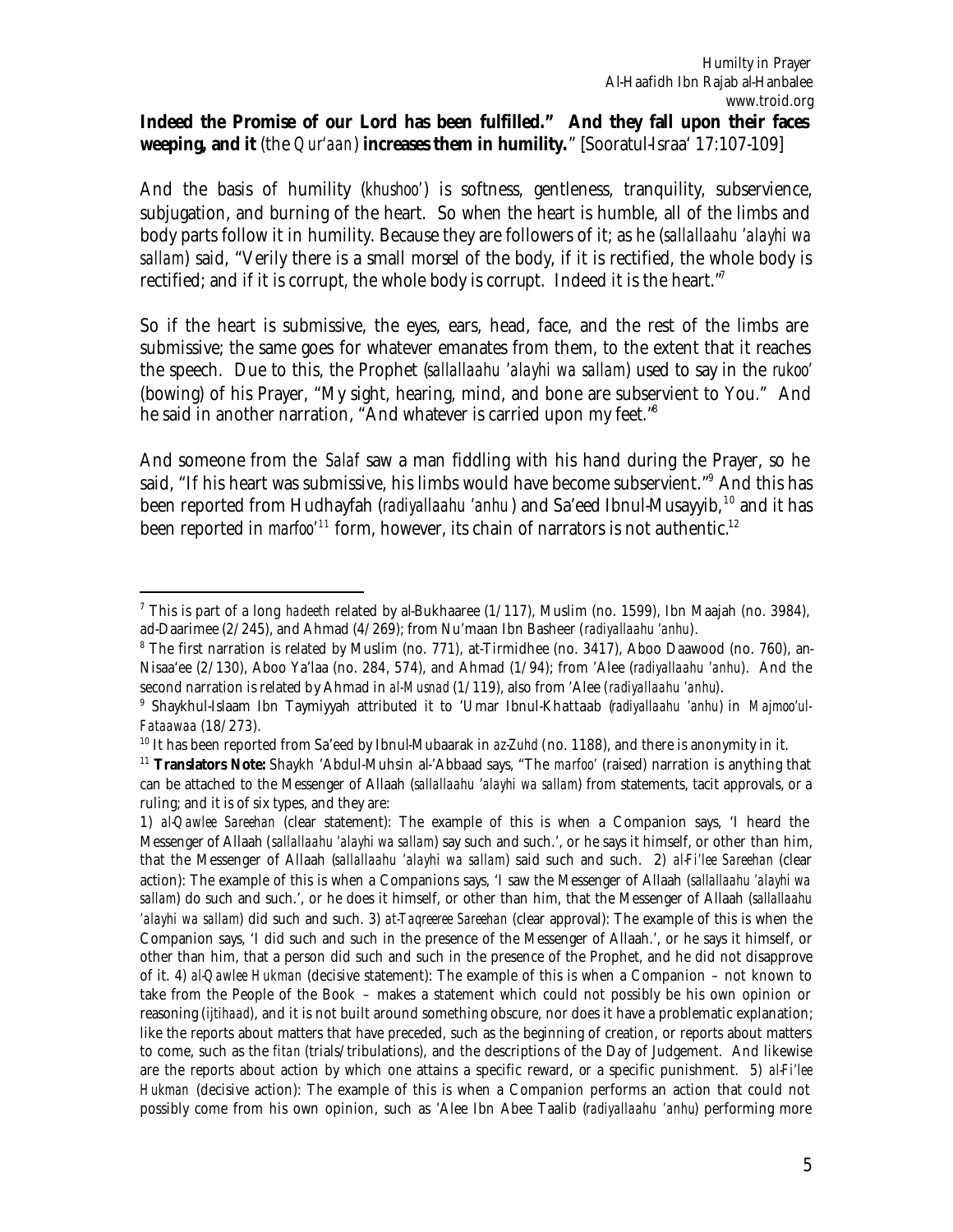Al-Mas'oodee said: From Abee Sinaan: from the one who informed him: from 'Alee Ibn Abee Taalib (*radiyallaahu 'anhu*), who said concerning the statement of Allaah, "**Those who are humble in their Prayer.**" [Sooratul-Mu'minoon 23:2]: "It is the humility in the heart, and it is that you soften your side towards the Muslim, and that you do not look around during your Prayer."<sup>13</sup>

And 'Ataa' Ibnus-Saa'ib said: From a man: From 'Alee (*radiyallaahu 'anhu*) who said, "Humility (*khushoo'*) is the humility of the heart, and that you do not look around to the right, nor the left."

And 'Alee Ibn Abee Talhah said: From Ibn 'Abbaas (*radiyallaahu 'anhu*) who said concerning the statement of Allaah the Exalted, "**Those who are humble in their Prayer...**": "They are fearful and tranquil."

And Ibn<sup>14</sup> Shawdhab said: From al-Hasan (*rahimahullaahu ta'aalaa*)who said, "They used to have *khushoo'* in their hearts, so due to that, they lowered their gaze in the Prayer."

And Ibn Abee Najeeh said: From Mujaahid (*rahimahullaahu ta'aalaa*) who said concerning the statement of Allaah the Exalted: "**And they were humble towards Us.**" [Sooratul-Anbiyaa' 21:90]: "Those who have humility (*mutawaadi'een*)."<sup>15</sup> And indeed Allaah the Exalted described the earth with *khushoo'* in His Book, so He said:

"**And from His Signs is that you see the earth stilled** (*khaashi'ah*)**. So when We send water down upon it, it trembles and grows.**" [Sooratul-Fussilat 41:39]

than two bowings in every *rak'ah* of *Salaatul-Kusoof* (the Prayer for an Eclipse). 6) *at-Taqreeree Hukman* (tacit approval): The example of this is when a Companion informs that they used to do something in the time of the Prophet (*sallallaahu 'alayhi wa sallam*), and he did not prohibit them from this.

And from the versions of reports that require *rafa'* (making *marfoo'*) are the statements of the Companions, 'Such and such is from the *Sunnah*.', and 'We were commanded with such and such.', or 'We were prohibited from such and such.' Or it is when the Companion judges an action from the actions to be obedience to Allaah, or to His Messenger (*sallallaahu 'alayhi wa sallam*); such as the statement of 'Ammaar Ibn Yaasir (*radiyallaahu 'anhu*): "Whosoever fasts upon the day of doubt, then indeed he has disobeyed Abul-Qaasim (*sallallaahu 'alayhi wa sallam*)." It was related by al-Bukhaaree (4/119), and by the People of the *Sunan*." Refer to *Min-Ateebil-Manah fee 'Ilmil-Mustalah* (p. 46-47) of al-'Allaamah 'Abdul-Muhsin al-'Abbaad.

<sup>&</sup>lt;sup>12</sup> It is mentioned by as-Suyootee in *al-Jaami'us-Sagheer* (no. 4284), and he attributed it to al-Hakeem at-Tirmidhee, from Abee Hurayrah, and he did likewise in *ad-Durrul-Manthoor* (5/3). And he pointed out its weakness, and more than one person from amongst the scholars have weakened it, and what is correct is that it is fabricated (*mawdoo'*), since in its chain of narration is Sulaymaan Ibn 'Amr. Ibn 'Adee says in *al-Kamaal* (3/1100), "There is consensus upon him that he fabricated *hadeeth*."

<sup>13</sup> It is related by Ibnul-Mubaarak in *az-Zuhd* (no. 1148), and by at-Tabaree in his *Tafseer* (18/2), and by al-Haakim (2/393). And it is mentioned by as-Suyootee in *ad-Durrul-Manthoor* (5/3), and he additionally attributed to 'Abdur-Razzaaq, al-Firyaabee, 'Abd Ibn Humayd, Ibnul-Mundhir, Ibn Abee Haatim, and al-Bayhaqee. And his statement, '…your side…' means, '…your shoulders…'

 $14$  In the published version, it says 'Aboo'. And the correct position is what we have affirmed, and his biography can be found in *Tahdheebut-Tahdheeb* (5/255).

<sup>15</sup> It is found in his *Tafseer* (1/415).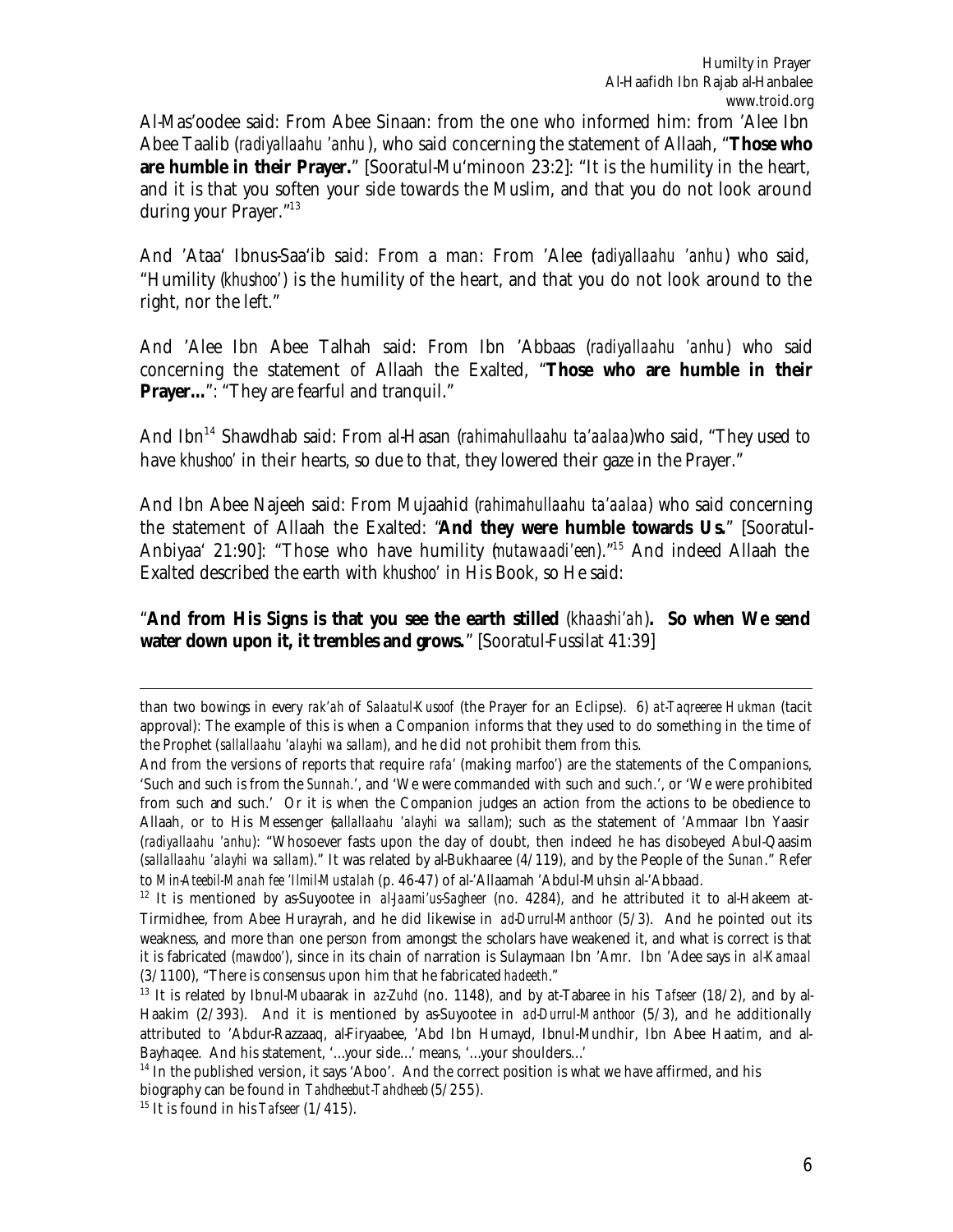So this trembling and growth raises it removing its *khushoo'*, so this shows that the *khushoo'* which it was upon was its tranquility and ease. Likewise therefore, is the heart; so it soothes its inclinations and base desires – which emanate from following passions – and it becomes subjugated and subservient to Allaah. So due to that, whatever it has inside from arrogance, haughtiness and pride is removed, and when that tranquility takes place in the heart, all the body parts, limbs and movements become humble, to the extent that the humility reaches the voice. And indeed Allaah the Exalted has described the voices with *khushoo'* in His statement:

#### "**And the voices will be humbled for ar-Rahmaan** (the Most Merciful)**.**" [Soorah Taa Haa 20:108]

So the humility of the voices is their tranquility and ease after being raised.

And likewise, the faces and eyes of the disbelievers on the Day of Judgement have been described with *khushoo'*, so that proves the entering of *khushoo'* (humility) into all of the limbs. And when man is forced to present humility in his limbs and body-parts, with a heart that is void of humility and detached from it; that is the hypocritical humility. And this is something the *Salaf* used to seek refuge from, as one of them said, "Seek refuge from the hypocritical humility (*khushoo'un-nifaaq*)." They said, 'And what is hypocritical humility?' He said, "When you see the body humbled, but the heart is not humbled."<sup>16</sup>

And 'Umar (*radiyallaahu 'anhu*) looked at a youth who was lowering his head, so he said to him, "What is this! Raise your head, since the outward humility does not increase what is in the heart."

So whoever manifests humility other than that which is in his heart, then it is only hypocrisy upon hypocrisy.

And the basis of humility is what occurs in the heart, it is only attained through recognition (*ma'rifah*) of Allaah, and the recognition (*ma'rifah*) of His Magnificence, and the recognition of His Sublimity, and His Perfection; so the more one recognizes Allaah, the more humble he becomes.<sup>17</sup>

<sup>16</sup> It is mentioned by as-Suyootee in *ad-Durrul-Manthoor* (5/3), and he attributed it to Ibnul-Mubaarak, and Ahmad reported it in *az-Zuhd*, and Ibn Abee Shaybah reported it from Abud-Dardaa'.

<sup>17</sup> **Translators Note:** This aspect of *ma'rifatullaah* (the recognition of Allaah) was stated by Imaam al-Bukhaaree (d.256H) – *rahimahullaah* – when he said, "Chapter: the saying of the Prophet (*sallallaahu 'alayhi wa sallam*): 'I have more knowledge of Allaah than you all.' And that *ma'rifah* (recognition) is an action of the heart about which Allaah the Exalted says: "**But He will call you to account for what your hearts have earned.**" [Sooratul-Baqarah 2:225]" Refer to his *Saheeh* (1/88).

And the al-Haafidh Ibn Rajab himself commented, "So hearts will not be corrected until the *ma'rifah* of Allaah - being in awe of Him, loving Him, fearing Him, relying and trusting in Him, hoping in Him - is not firmly implanted in them. This is the reality of *Tawheed* and the meaning of the statement *Laa ilaahaa illallaah* (None has the right to be worshipped except Allaah). So the hearts cannot be corrected until Allaah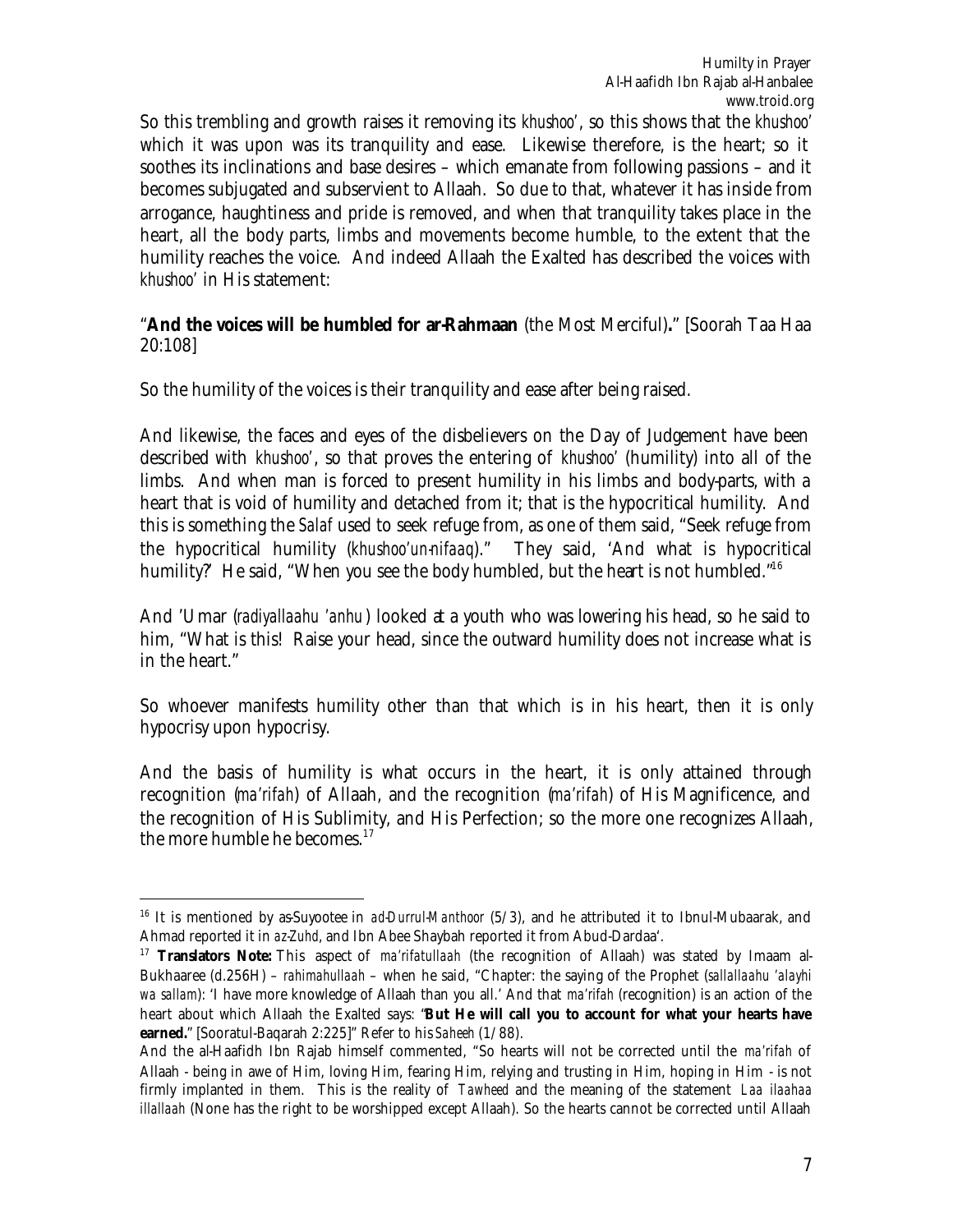And the humility (*khushoo'*) of the hearts varies in accordance with the different levels of recognition (*ma'rifah*) for the person being humble, and it also differs with the heart's varying levels of observance of the attributes necessary for humility. So whoever is intensely humble, his meditation upon the closeness of Allaah to His servant – which is in secrecy and in his innermost conscience – necessitates him developing shame in front of Allaah the Exalted, and contemplating over Him in his actions and moments of ease. And whoever humbly meditates upon His Perfection and Beauty, it will necessitate his being immersed in love for Him, and ardently desiring to meet Him and see Him. And whoever humbly meditates upon the severity of His Power, and His Revenge, and His Punishment; it necessitates that he become fearful of Him, and He is free of all imperfections, the Exalted, Compellor of the hearts which become enslaved for His sake. And He is the one free of all imperfections, the Exalted, and the one who places his face upon the dust in prostration draws nearer to Him as a result, just as His servants draw nearer to Him, those who supplicate to Him, and ask Him, and those who seek forgiveness for their sins at daybreak; and He answers their supplications, and He gives them what they ask for, and the servant does not have any greater compellor of enslavement than the Nearness and Answering (of Allaah).

Imaam Ahmad (d.241H) – *rahimahullaahu ta'aalaa* – relates in his book, *az-Zuhd*, <sup>18</sup> with his chain of narrators coming from 'Imraan Ibn Qaseer who said, "Moosaa (*'alayhis-salaam*) said, "My Lord, where can I attain Your Pleasure?" He said, "(My servants) when their hearts are enslaved for My sake. Verily I draw nearer to them by a hand-span everyday, so if that did not happen, they would be destroyed.""

And Ibraaheem Ibnul-Junayd (*rahimahullaahu ta'aalaa*) relates in the book *al-Muhabbah*: From Ja'far Ibn Sulaymaan who said: I heard Maalik Ibn Deenaar saying, "Moosaa (*'alayhissalaam*) said, "O Moosaa, (My servants) seek My Pleasure when their hearts are enslaved for My sake, so verily I draw nearer to them by a hand-span everyday, and if that did not happen, they would have been destroyed."" Ja'far said: So I said to Maalik Ibn Deenaar, "How are their hearts enslaved?" He said, "I asked the one who read the book to me, so he said: I asked the one who asked 'Abdullaah Ibn Salaam about the enslavement of their hearts, how are they enslaved? He said: They are enslaved by the love of Allaah the Mighty and Majestic."

And indeed their occurs in the authentic *Sunnah*, that which testifies to the closeness of Allaah to the heart that is enslaved during His affliction, patient with the Decree of Allaah

is made the *ilaah* (deity) to be known, loved, feared and hoped for; and that He becomes the only deity (*ilaah*) worthy of this - without associating any partners with Him in this. So know that the world - whatever is above and whatever is below in the waters - will not be corrected, except when the actions of its people are all for Allaah's sake. Since the actions of the body follow from the actions and intentions of the heart, then when the heart's actions and intentions are only to Allaah alone, then it is corrected, and all the actions of the body will likewise be corrected. However, if the actions and intentions of the heart are directed to other than Allaah, then it is corrupted, and likewise, all the actions of the body will be corrupted in proportion to how much the heart has been corrupted." Refer to *Jaami'ul-'Uloom wal-Hikam* (p. 120) of Ibn Rajab.

 $18$  Refer to (p. 61-69) from it, and it is not authentic.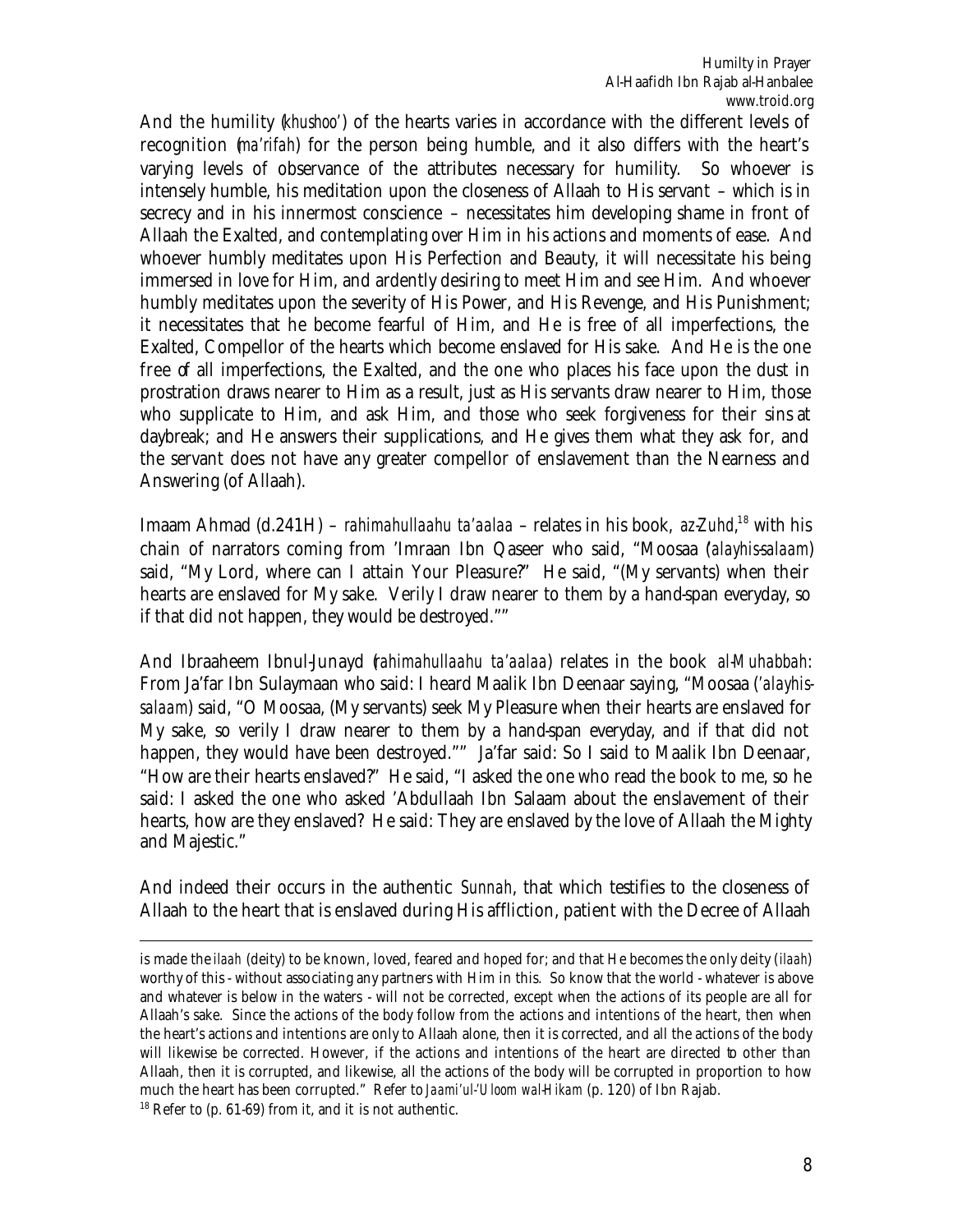and pleased with it. It is reported in *Saheeh Muslim*: From Abee Hurayrah (*radiyallaahu 'anhu*), from the Prophet (*sallallaahu 'alayhi wa sallam*) that he said, "Allaah the Mighty and Majestic will say upon the Day of Judgement, 'O son of Aadam, I fell ill and you did not visit Me.' He will say, 'Lord, how could I visit You, and You are the Lord of the Worlds?' He will say, 'Did you not know that My servant so and so was ill, and yet you did to visit him? Did you not know that had you visited him, you would have found Me with him?"<sup>19</sup>

And Aboo Nu'aym relates by way of Hamzah Ibn Shawdhab who said, "Allaah revealed to Moosaa (*'alayhis-salaam*), 'Do you know for which reason I chose you over the rest of the people to carry My Message and My Speech?' He said, 'No, O Lord!' He said, 'No one has shown more humility towards Me than your humility (*tawaadu'*).'" And this humility of his was *khushoo'*, and it was beneficial knowledge, and was the first thing from knowledge to be raised up. So an-Nisaa'ee<sup>20</sup> relates a *hadeeth* from Jubayr Ibn Nufayr (radiyallaahu 'anhu): From 'Awf Ibn Maalik (*radiyallaahu 'anhu*) that the Messenger of Allaah (*sallallaahu 'alayhi wa sallam*) looked towards the sky one day and said, "This is a time when the knowledge will be raised up." So a man from the *Ansaar* (the helpers) said that Zayd Ibn Labeed said to him, 'O Messenger of Allaah, will the knowledge be raised up whilst the hearts are still firmly established and heedful?' The Messenger of Allaah (*sallallaahu 'alayhi wa sallam*) said to him, "Verily I thought that you were from the most knowledgeable people of al-Madeenah.", and he mentioned that the Jews and the Christians were misguided, even though the Book of Allaah the Mighty and Majestic was in front of them. So he said, "'Awf Ibn Maalik has spoken truthfully, should I not inform you what will be the first thing to be raised up?" I said, 'Yes.' He said, "It is humility, until you will not even see one humble person."

And at-Tirmidhee<sup>21</sup> relates a *hadeeth* from Jubayr Ibn Nufayr from Abud-Dardaa', and he informed him of what he said, so he said, "Abud-Dardaa' has spoken truthfully. If you wish, I will inform you of the first knowledge to be raised up: the *khushoo'*; to the extent that if you enter a congregational mosque, then you will not see a single humble man in it." And indeed it was said that the *hadeeth* of an-Nisaa'ee was more authentic.

And Sa'eed Ibn Basheer related from al-Hasan (*rahimahullaahu ta'aalaa*): From Shaddaad Ibn Aws, from the Prophet (*sallallaahu 'alayhi wa sallam*) who said, "The first thing that will be raised up from the people will be *khushoo'*…" so he mentioned the rest of it.<sup>22</sup>

And it was related by Aboo Bakr Ibn Abee Maryam from Hamzah Ibn Habeeb in *mursal* form.<sup>23</sup> And the like of it has been reported from Hudhayfah, from his statement.

 $\overline{a}$ <sup>19</sup> It is related by Muslim (no. 2569)

<sup>20</sup> It is in *al-Kubraa* (3/42), as is found in *Tuhfatul-Ashraaf* (8/211). And it is related by al-Bazzaar (no. 232), Ahmad (6/26), and by at-Tabaraanee in *al-Kabeer* (18/43), and in his *Musnadush-Shaamiyyeen* (no. 6867). <sup>21</sup> It is related in his *Jaami'* (no. 2655).

<sup>22</sup> It is related by Ahmad (6/26-27), and by at-Tabaraanee in *al-Kabeer* (no. 7183). And it was authenticated by our *shaykh* in *Saheehul-Jaami'* (no. 2573), and refer to *Majma'uz-Zawaa'id* (2/136).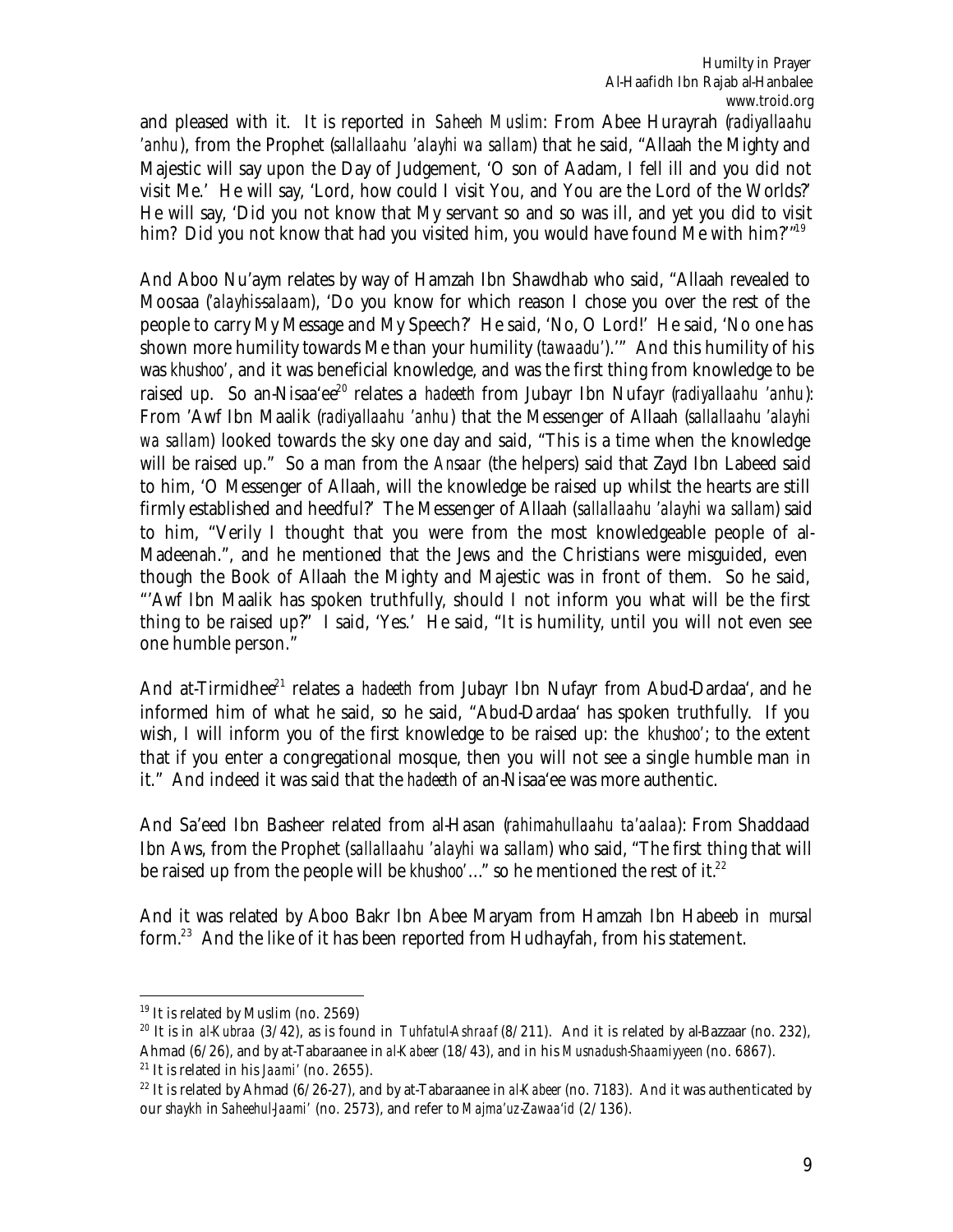So the beneficial knowledge is that which brings glad tidings to the heart, so it obligates tranquility, fear, subjugation towards Allaah, humility, and humiliation. If the knowledge does not bring glad tidings to the heart, and it is something that exists only upon the tongue, then it is the proof of Allaah upon the son of Aadam, established upon its possessor, or other than him. Since Ibn Mas'ood (*radiyallaahu 'anhu*) said, that there would come a time when there would be a people reciting the *Qur'aan*, but it would not pass beyond their collarbones.<sup>24</sup> However, if it exists in the heart and becomes firmly rooted in it, it benefits its possessor. And al-Hasan said, "Knowledge is of two types, the knowledge of the tongue, and the knowledge of the heart. So the knowledge of the heart is the beneficial knowledge, and the knowledge of the tongue is the proof of Allaah upon the son of Aadam."<sup>25</sup>

And it has been related in *mursal* form from al-Hasan (*rahimahullaahu ta'aalaa*) from the Prophet (sallallaahu 'alayhi wa sallam).<sup>26</sup> And he also reported it from Jaabir (radiyallaahu *'anhu*) in *marfoo'* form<sup>27</sup> and it has also been reported by him from Anas (*radivallaahu 'anhu*) in *marfoo'* form,<sup>28</sup> and its chain of narrators is not authentic.

So the Prophet (*sallallaahu 'alayhi wa sallam*) informed that the knowledge was with the people of the two books before us, and they were not benefited by anything from it, since they failed to realize its objective. And if it had reached their hearts, they would have found the sweetness of *eemaan* (faith) by it, and it would have benefited them by connecting them to fear and turning their hearts around. And if it is only upon their tongues, it will establish the proof of Allaah upon them.

 $\overline{a}$ <sup>23</sup> **Translators Note:** Shaykh 'Abdul-Muhsin al-'Abbaad – *hafidhahullaah* – says: "The *mursal* is that which a *taabi'ee* raises to the Messenger of Allaah (*sallallaahu 'alayhi wa sallam*), as if he is saying, "The Messenger of Allaah (*sallallaahu 'alayhi wa sallam*) said or did such and such." It is derived from the statement, 'A she-camel is sent (*rasala*)', that is to say, it is faster. So it is as if the *mursal* is a faster path to the *hadeeth*, since some of the *isnaad* is omitted. The *mursal* is included with the rejected types of *hadeeth*, since we mention it with ignorance of the omitted narrator. He could be a Companion, a *taabi'ee*, or trustworthy (*thiqah*), or other than trustworthy." Refer to *Min Ateebil-Manah* (p. 27).

<sup>24</sup> **Translators Note:** 'Abdullaah Ibn Mas'ood (*radiyallaahu 'anhumaa*) said, "We used to learn ten *aayaat*, not increasing upon them until we had implemented them." It is related by Ibn Jareer at-Tabaree with a *saheeh* chain of narrators. Refer to *Basaa'ir Dhush-Sharaf* (p. 138) of Saleem al-Hilaalee. Aboo 'Abdur-Rahmaan as-Sulamee (*rahimahullaah*) said, "Verily we took this *Qur'aan* from a people about whom it was related to us, that if they learned ten *aayaat*, they would not move onto another ten until they had learned what was in them. So we used to learn the *Qur'aan* and implement it. Verily the *Qur'aan* will be inherited by a people after us who will retain it in a way that water is retained. It will not pass beyond their collarbones, rather it will not pass beyond here." – and he put his hand upon his throat." Refer to *at-Tabaqaatul-Kubraa* (6/172) of Ibn Sa'd.

 $25$  It is related by ad-Daarimee (1/102) who made a judgement upon it, and its chain of narrators is authentic.

<sup>26</sup> It is related by Ibn 'Abdul-Barr in his *Jaami'* (1/190), and by as-Suyootee mentions it in *al-Jaami'us-Sagheer* (no. 3882), and he additionally attributed it to Ibn Abee Shaybah, and al-Haakim.

<sup>27</sup> It is related by al-Khateeb in his *Taareekh* (4/346), and in it is weakness and anonymity (*jihaalah*).

<sup>28</sup> It is related by Aboo Nu'aym and ad-Daylamee, as is found in *Faydul-Qadeer* (4/391).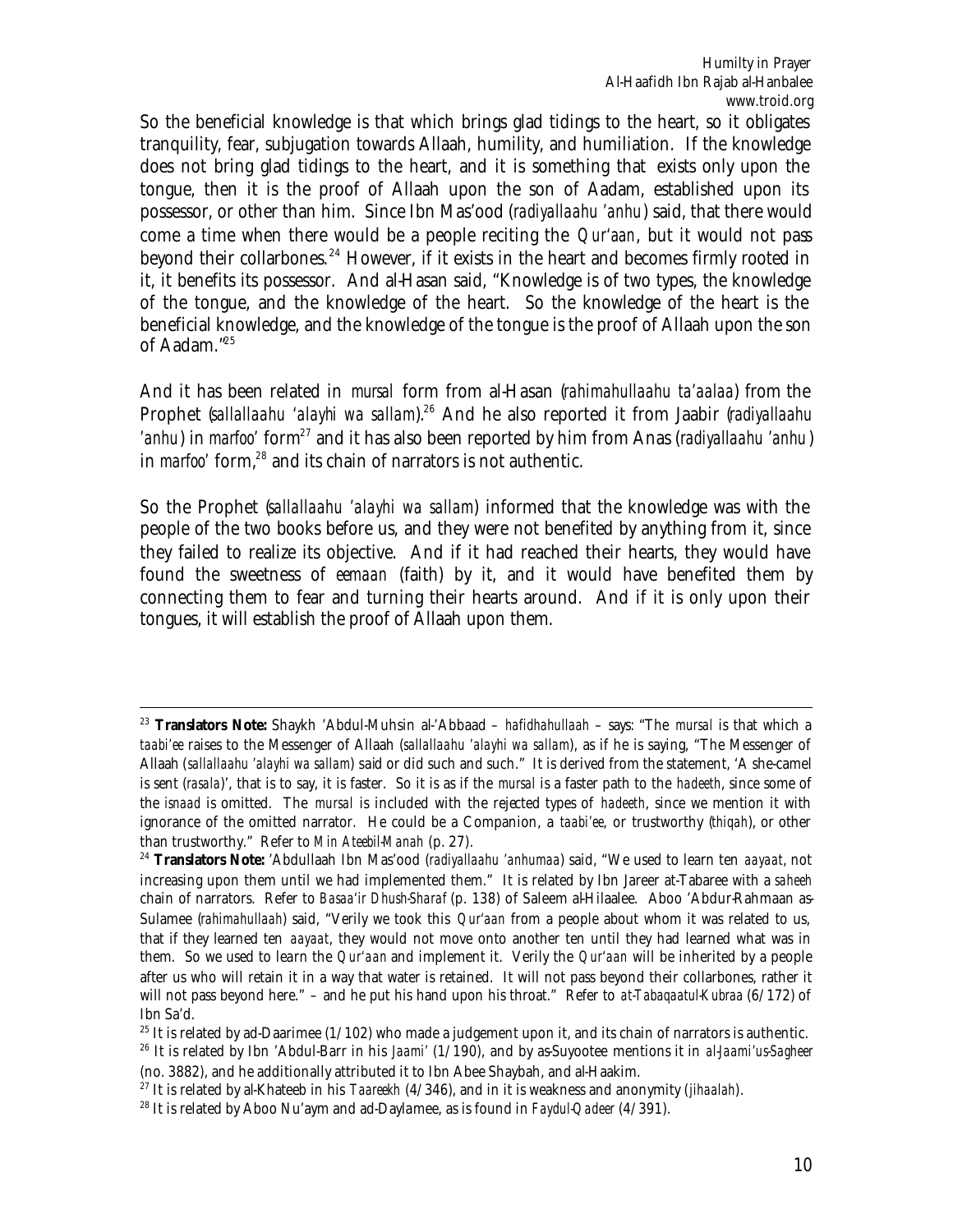"**Verily the most fearful of Allaah from His servants are the scholars.**" [Soorah Faatir 35:28]

And He also says:

"**Is one who is devoutly obedient during periods of the night, prostrating and standing, fearing the Hereafter and hoping for the mercy of his Lord** (like one who does not)**? Say, are those who know equal to those who do not know? Only the people of understanding will remember.**" [Sooratuz-Zumar 39:9]

And the scholars from the people of the Book before us have been described with humility, as Allaah the Exalted says:

"**Say, believe in it, or do not believe. Verily those who were given knowledge before it** (the *Qur'aan*)**, when it is recited to them, they fall upon their faces in prostration. And they say, "Glorified is our Lord! Verily the Promise of our Lord has been fulfilled." And they fall upon their faces weeping, and it** (the *Qur'aan*) **increases them in humility.**" [Sooratul-Israa' 17:107-109]

And in the statement of Allaah the Exalted – in describing those who have been given knowledge – is praise for the one who develops *khushoo'* in his heart upon listening to the Book of Allaah, and Allaah the Exalted says:

"**So woe to those whose hearts have been hardened against the remembrance of Allaah, those are clearly misguided. Allaah has sent down the best statement, a consistent Book wherein is reiteration. The skins shiver therefrom of those who fear their Lord, then there skins and their hearts become soft at the remembrance of Allaah.**" [Sooratuz-Zumar 39:22-23]

And the softness of the heart is when its harshness ceases to occur, and it develops humility and mildness.

And indeed Allaah despises those who develop humility in their hearts upon hearing the Book of Allaah, and those who do not reflect upon it, Allaah the Exalted says:

"**Has the time not come for those who have believed, that their hearts should become humble at the remembrance of Allaah, and at what He has revealed of the truth?**" [Sooratul-Hadeed 57:16]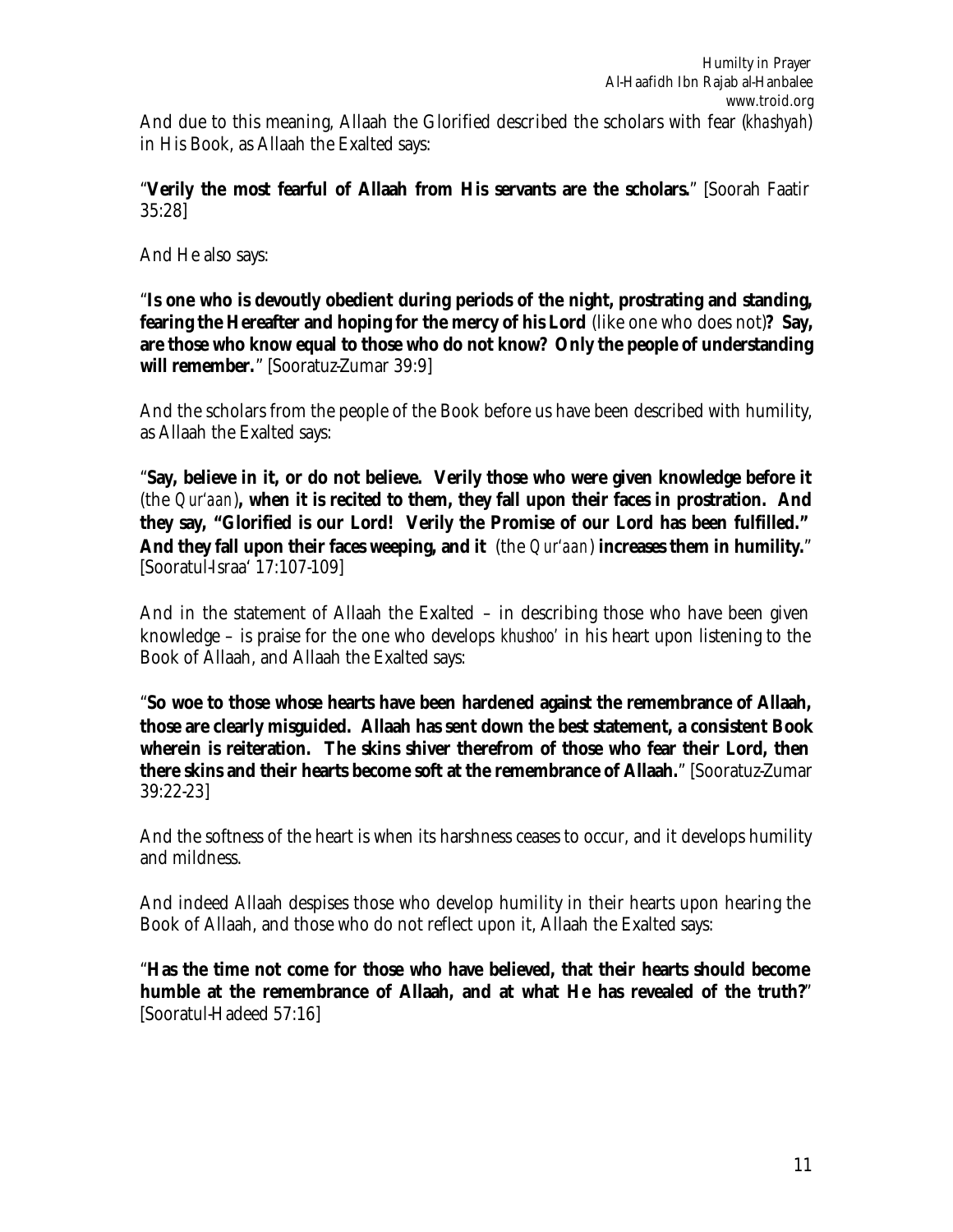Ibn Mas'ood (*radiyallaahu 'anhu*) said, "We have not been rebuked by this *aayah*, except after having accepted Islaam four years ago." It was related by Muslim,<sup>29</sup> and an-Nisaa ee,<sup>30</sup> and he added to it, "So the Believers placed blame upon each other."

And Ibn Maajah related a *hadeeth* from az-Zubayr (*radiyallaahu 'anhu*) who said, "We have not been rebuked after embracing Islaam, until the revelation of this *aayah* which occurred four years later."<sup>31</sup>

And indeed many from amongst the righteous heard this *aayah* being recited, so they were affected by it in different ways, so from these effects was for one to die from it due to the aching of his heart from it, and from them was that one would repent and leave off what the *aayah* spoke of.<sup>32</sup> And indeed we have mentioned their reports in the book *al-Istighnaa' bil-Qur'aan*. <sup>33</sup> And Allaah the Exalted said:

#### "**And if We had sent this Qur'aan down upon a mountain, you would have seen it humbled and broken apart from fear of Allaah.**" [Sooratul-Hashr 59:21]

Aboo 'Imraan al-Jawnee said, "By Allaah, indeed our Lord has directed our attention to this *aayah* of the *Qur'aan*, which if He had sent down upon the mountain, it would have been obliterated and flattened out by it."

And Maalik Ibn Deenaar (*rahimahullaah*) read this *aayah*, then he said, "I swear to you, no servant believes in this *Qur'aan*, except that his heart is left aching." And it is related from al-Hasan (*rahimahullaahu ta'aalaa*) that he said, "O son of Aadam, if Shaytaan whispers to you with a sin, or if you yourself are inclined towards it, then remember along with that what Allaah bestowed upon you from His Book; that which if it was bestowed upon an unshakable mountain, it would have been humbled and broken apart. Have you not heard Him saying:

#### "**If We had sent down this Qur'aan upon a mountain, you would have seen it humbled and broken apart from fear of Allaah.**" [Sooratul-Hashr 59:21]

So these parables are only presented to you so that you may reflect upon them, and so that you may receive admonishment with them from disobedience to Allaah the Mighty and Majestic. And you – O son of Aadam – are most deserving of becoming humbled by the remembrance of Allaah, and by whatever you carry from His Book, and by whatever you

 $\overline{a}$ <sup>29</sup> Related by Muslim (no. 3027)

<sup>30</sup> It is found in the *tafseer* of his *al-Kubraa*, as can be seen in *Tuhfatul-Ashraaf* (7/70).

<sup>&</sup>lt;sup>31</sup> It is related by Ibn Maajah (no. 4192)

<sup>32</sup> This is found in the *hadeeth* of Fudayl Ibn 'Iyaad, and refer to *ar-Risaalatul-Qushayriyyah* (no. 11), and *Tabaqaatul-Awliyaa* (no. 267) of Ibn Muflih.

<sup>33</sup> It is mentioned by al-Baghdaadee in *Hadyatul-'Aarifeen*, as is mentioned by Dr. Hammaam Sa'eed in *al-'Ilal fil-Hadeeth* (p. 255). And I did not expect to find it there, and he also mentioned that it is missing.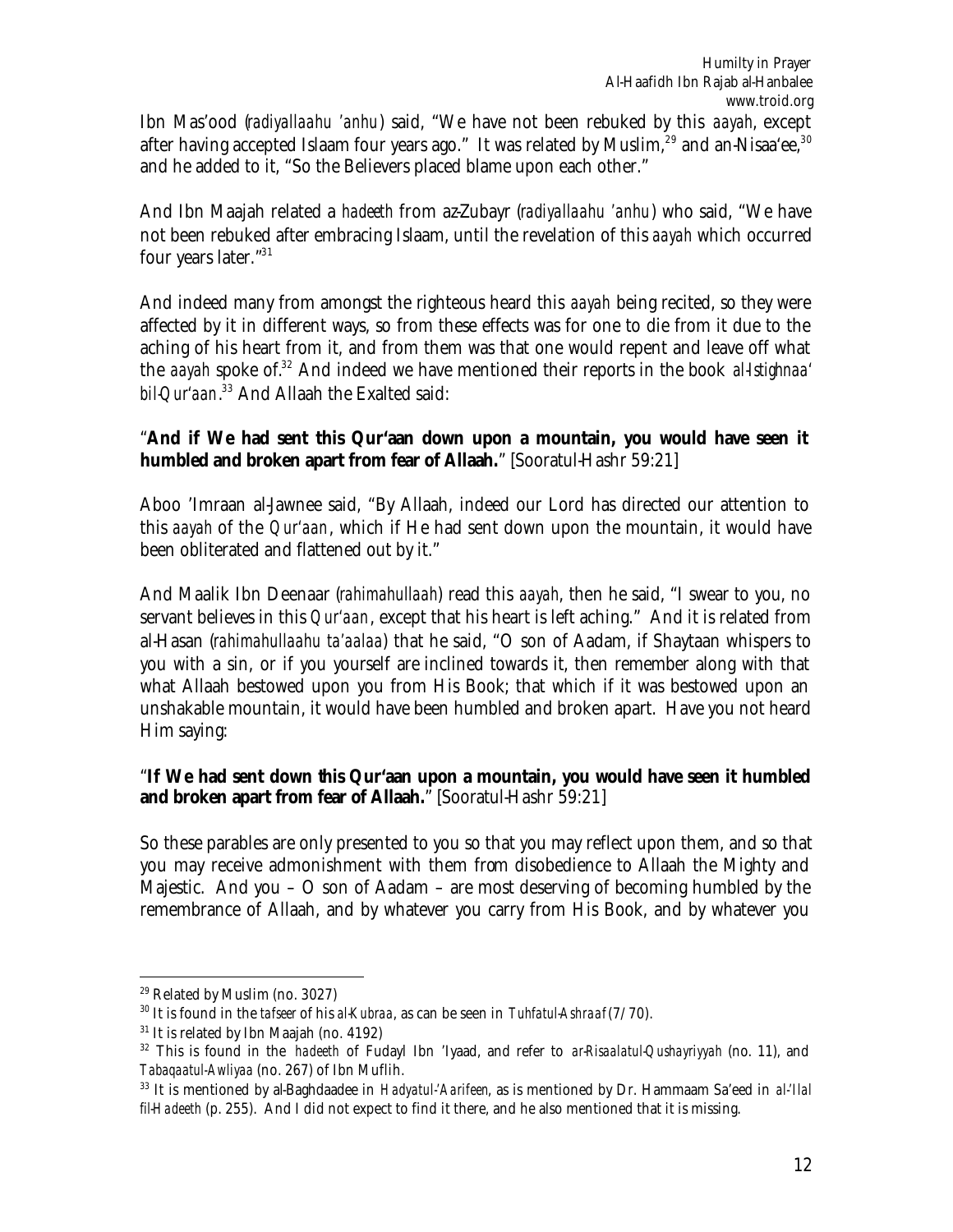have been given from His Wisdom; because you will be judged, and for you is either Paradise or the Fire.

Indeed the Prophet (*sallallaahu 'alayhi wa sallam*) used to seek refuge in Allaah from the heart that is not humble, as is found in *Saheeh Muslim*: From Zayd Ibn Arqam, that the Prophet (*sallallaahu 'alayhi wa sallam*) used to say, "O Allaah, verily I seek refuge in You from knowledge that does not benefit, and from the heart that is not humble, and from the soul that is not content, and from the supplication that is not answered." $34$ 

And the likes of this has been reported from the Prophet (*sallallaahu 'alayhi wa sallam*) through many paths. $35$ 

And it is related from Ka'b al-Ahbaar that he said, it written in the Bible, "O 'Eesaa, he whose heart is not fearful, his knowledge will not benefit him, and his voice will not be heard, and his supplication will not be raised up."

And Asad Ibn Moosaa said in the book *al-Wara'*: Mubaarak Ibn Fudaalah informed us that al-Hasan (*rahimahullaahu ta'aalaa*) used to say when this Call from Allaah came to the Believers, they testified to its truth, and their firm belief expanded in their hearts; and their hearts, bodies and eyes became humbled before Allaah. "By Allaah, when I see them, it is as if I am looking at a people with my own two eyes. So by Allaah, they are not from the people of argumentation and falsehood, and they are not content, except with the Book of Allaah; and they do not manifest that which is not in their hearts. Rather, when a Command from Allaah comes to them, they testify to its truth; so Allaah the Exalted has favoured them in the *Qur'aan* with the best description. So He says:

#### "**And the worshippers of the Most Merciful are those who walk upon the earth gently, and when the ignorant address them, they say** (words of) **peace.**" [Sooratul-Furqaan 25:63]

He said, "They are the gentle ones, they do not act ignorantly; and if others treat them ignorantly, they are mild. They are accompanied by the servants of Allaah during their day by what they listen to, then they are engaged in remembrance during their nights, in the best part of the night. So He said:

#### "**And those who spend the night prostrating and standing for their Lord.**" [Sooratul-Furqaan 25:54]

Their tears run down their cheeks in fear of their Lord."

<sup>34</sup> It is mentioned by al-Baghdaadee in *Hadyatul-'Aarifeen*, as is mentioned by Dr. Hammaam Sa'eed in *al-'Ilal fil-Hadeeth* (p. 255). And I did not expect to find it there, and he also mentioned that it is missing.

<sup>35</sup> The author (*rahimahullaah*) mentions this *hadeeth* and some of its narrated meanings in his treatise *Fadl 'Ilmus-Salaf 'alal-Khalaf* (p. 23) with my checking, so refer to its verification there.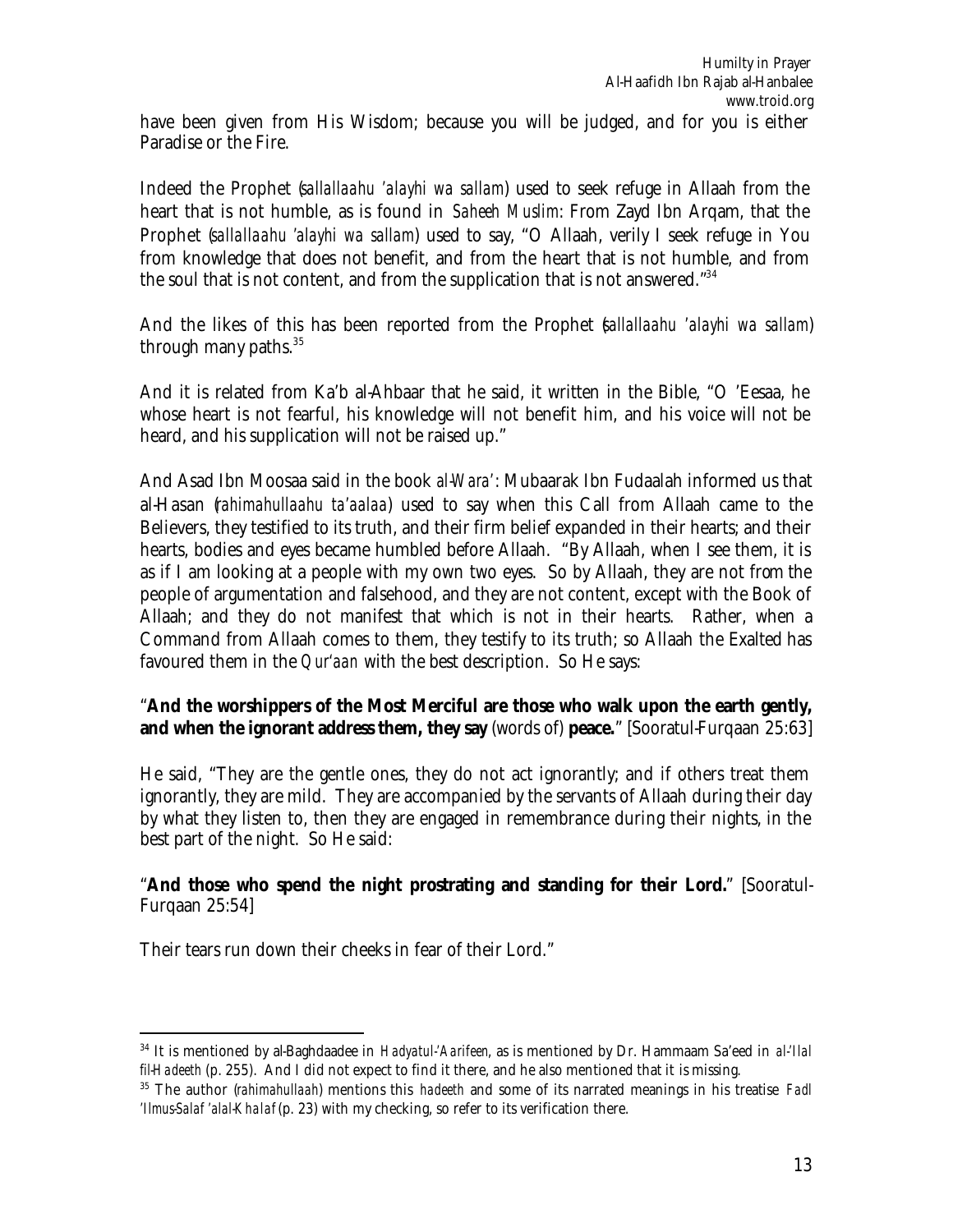And al-Hasan (*rahimahullaahu ta'aalaa*) said, "They remain sleepless at night due to a matter, and they remain humble during the day due to a certain matter. He said:

#### "**And those who say: Our Lord, save us from the punishment of Hell, verily its punishment is ever adhering.**" [Sooratul-Furqaan 25:65]

He said, "And everything that afflicts the son of Aadam and then leaves him, then it is not a loss. The loss only remains as long as the skies and the earth remain." He said, "How truthful is the position of those people – and by Allaah besides Whom there is no true Deity – so do good works, and you have been given a trust, so take care of this trust. May Allaah have mercy upon you, since Allaah does not give a servant a better trust than His; whether it is in this world, or in the Hereafter." And he used to say, "O what an admonishment, if only the hearts that are alive would take heed."

## **CHAPTER: IN EXPLANATION OF HUMILITY IN THE PRAYER:**

So indeed Allaah has legislated for His servants from the types of worship, that which manifests humility upon the body, resulting from the humility of the heart and its submissiveness, and enslavement. And from the greatest types of worship in which that becomes manifest is the Prayer. And indeed Allaah has praised those who are humble in their Prayer by His statement:

#### "**Indeed the Believers are successful, those who observe humility in their Prayers.**" [Sooratul-Mu'minoon 23:1-2]

And indeed some statements from the *Salaf* in explanation of the humility in the Prayer have proceeded.

And Ibn Luhay'ah said: From 'Ataa' Ibn Yasaar (*rahimahullaahu ta'aalaa*), from Sa'eed Ibn Jubayr (*rahimahullaahu ta'aalaa*) who said that, "**Those who are humble in their Prayer.**" It means that they are humble to the extent that they do not know who is upon their right, nor upon their left; and they are not distracted from submissiveness towards Allaah the Mighty and Majestic.

And Ibnul-Mubaarak said: From Abee Ja'far, from Layth, from Mujaahid who said concerning the *aayah*:

#### "**And stand before Allaah devoutly.**" [Sooratul-Baqarah 2:238]

He said, "The devoutness is reliance and humility, and lowering the gaze, and relaxing the sides due to the mercy of Allaah the Exalted." He said, "When one of the scholars would stand in their Prayer, he would do so from fear of the Most Merciful, the Mighty and Majestic; such that he would intensify his eyesight, he would not look about, nor would he play with pebbles, nor would he fidget with anything, nor would he think about a matter of this world, except that he had forgotten he was in Prayer.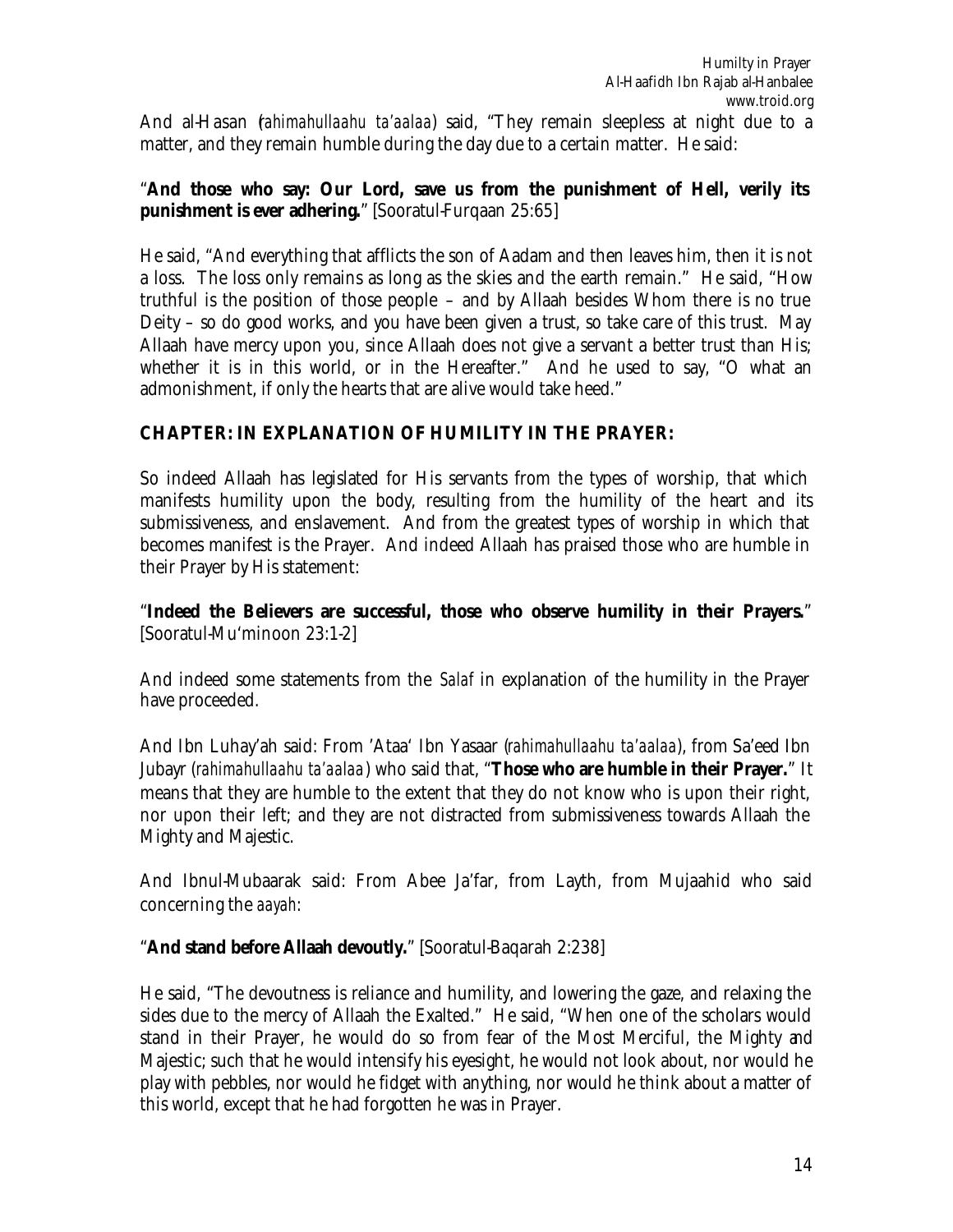#### "**Their mark is upon their faces as a result of their prostration.**" [Sooratul-Fath 48:29]

He said, "It is the humility in their Prayer."

 $\overline{a}$ 

And Imaam Ahmad, an-Nisaa'ee and at-Tirmidhee relate a *hadeeth* from Fadl Ibn 'Abbaas (*radiyallaahu 'anhumaa*): From the Prophet (*sallallaahu 'alayhi wa sallam*) that he said, "The Prayer is two and two, where the *tashahhud* (testimony of faith) is performed in the second unit (*rak'ah*). And you must be humble, submissive and tranquil, and raise your hands." He used to say: Raise them up to your Lord the Mighty and Majestic and say, "O Lord, O Lord, O Lord!" So whoever does not do that, then he is in loss."<sup>36</sup> And there occurs in *Saheeh Muslim*: From 'Uthmaan (*radiyallaahu 'anhu*), from the Prophet (*sallallaahu 'alayhi wa sallam*) that he said, "There is not any Muslim who attends the Prayer at its stated time; so he perfects his ablution, humility, and bowing; except that it becomes an expiation for whatever preceded it in terms of sins – as long as they were not major sins – and that is for all time."<sup>37</sup> And from that which manifests humility, submission, and enslavement from the actions in the Prayer is the placing of the hands – one over the other – in the standing position. Indeed it is related from Imaam Ahmad Ibn Hanbal that he was asked about the meaning of this, so he said, "It is submission in front of al-'Azeez (the Honourable).

'Alee Ibn Muhammad al-Misree al-Waa'idth (*rahimahullaahu ta'aalaa*) said, "I have not heard knowledge better than this."

And it is related from Bishr al-Haafee (*rahimahullaahu ta'aalaa*) that he said, "For four years I have desired to put one hand over the other in Prayer, yet I do not stop myself from it, except that I might manifest something of humility, the likes of which is not in the heart." And it is related from Muhammad Ibn Nasr al-Marwazee (*rahimahullaahu ta'aalaa*) – with his *isnaad* emanating from Abee Hurayrah (*radiyallaahu 'anhu* ) – who said that, "The people will be gathered upon the Day of Judgement according to their actions in Prayer." And some of the narrators have explained this to mean that the right hand will be holding the left hand slightly bent.

And he relates with his *isnaad* coming from Abee Saalih as-Sinaan (*rahimahullaahu ta'aalaa*) who said, "The people will be resurrected upon the Day of Judgement like this." And he put one of his hands over the other. So the comprehensive meaning of this is that when the Believer is standing in Prayer, it is obligatory upon him to remember when he will stand in front of his Lord for the Reckoning.

<sup>36</sup> It is related by at-Tirmidhee (no. 385), Ahmad (1/211), and by an-Nisaa'ee in *al-Kubraa*, as is found in *Tahfatul-Ashraaf* (8/264). And it is related by al-Bayhaqee (2/487), and by at-Tabaraanee in *al-Kabeer* (18/295). And in it is 'Abdullaah Ibn Naafi', and he is unknown.

<sup>&</sup>lt;sup>37</sup> It is related by al-Bukhaaree (1/233), Muslim (no. 226), Aboo Daawood (no. 106-107), and an-Nisaa'ee  $(1/64-65)$ .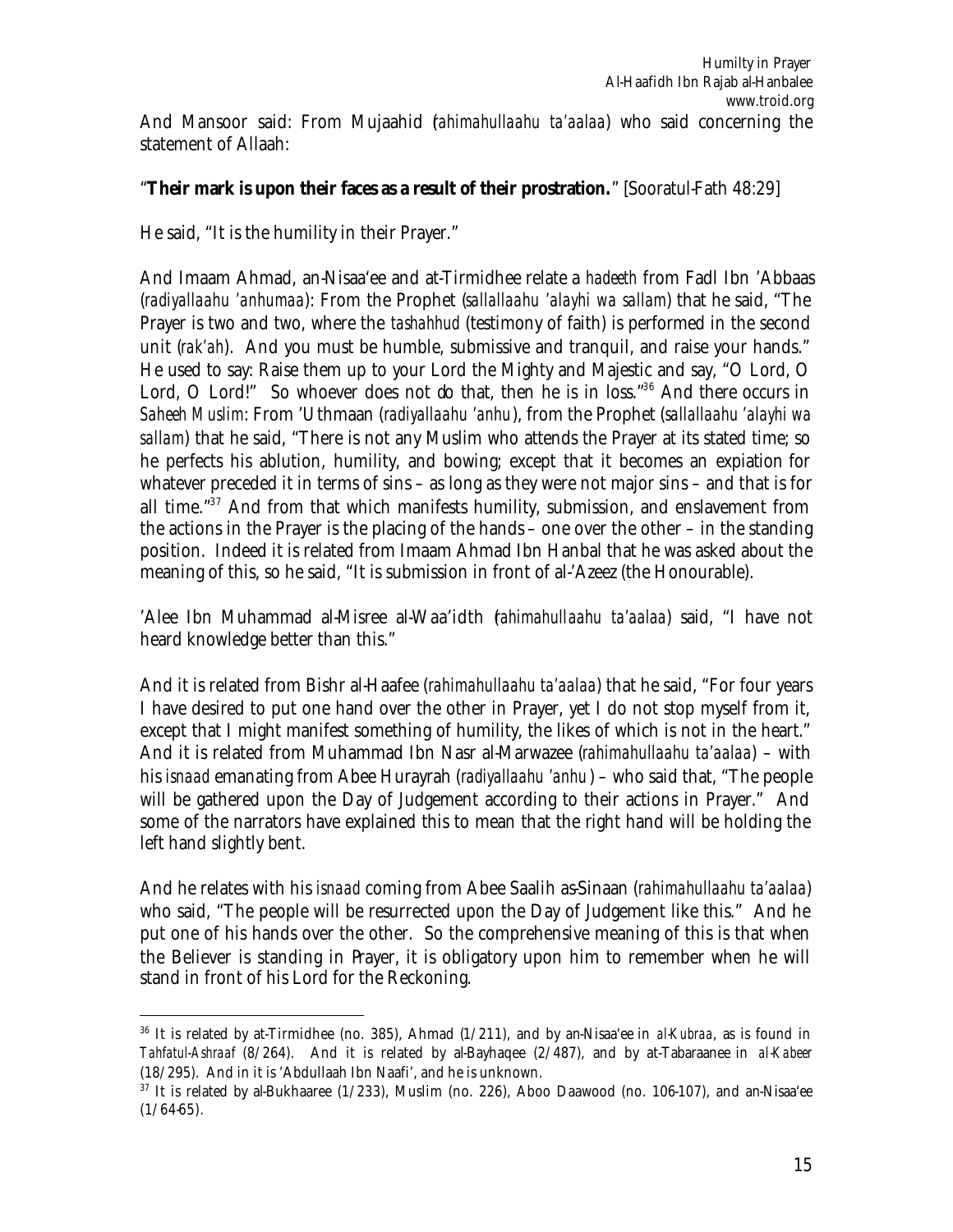And Dhun-Noon used to say in description of the servants, "If I were to see one of them and he was standing for the Prayer, so when he goes into his *mihraab* (niche), <sup>38</sup> and he begins conversing with his Master. His heart would realize that this station is the station in which people stand for the Lord of the worlds. So his heart would be thrown off, and his intellect would become startled."<sup>39</sup> It was related by Aboo Nu'aym (*rahimahullaahu ta'aalaa*).

And from that is his turning his face towards Allaah the Mighty and Majestic, and not to anyone besides Him, and this is of two types:

**FIRSTLY:** He does not turn his face, except to that which is permissible for him, and he pre-occupies his heart solely with the Lord, the Mighty and Majestic. And there occurs in *Saheeh Muslim*: From 'Amr Ibn 'Abasah (*radiyallaahu 'anhu*), from the Prophet (*sallallaahu 'alayhi wa sallam*) that he mentioned the excellence of ablution and its reward, then he said, "So he stands for Prayer, so he praises, lauds and exalts Allaah. He will remove his sins from him, and he will become as he was upon the day that his mother gave birth to him."<sup>40</sup>

**SECONDLY:** He is not distracted by looking to the right or left, and he keeps his eyes upon the place of prostration, and this is from the obligations of humility in the heart and lack of distraction. And due to this, when some of the *Salaf* saw a man fooling around in his Prayer, they said, "If this man's heart was humble, his limbs would have become humbled." And it's mentioning has preceded.

And at-Tabaraanee related a *hadeeth* from Ibn Seereen: From Abee Hurayrah (*radiyallaahu 'anhu*) who said: "The Prophet (*sallallaahu 'alayhi wa sallam*) used to look around to his right and his left in his Prayer, then Allaah the Exalted revealed: "**Indeed the Believers are successful, those who observe humility in their Prayers.**" So the Messenger of Allaah (*sallallaahu 'alayhi wa sallam*) became humble, so he never again looked to his right nor his left."<sup>41</sup> And this has been reported by other than Ibn Seereen (*rahimahullaahu ta'aalaa*) in *mursal* form, and it is more authentic.<sup>42</sup>

And Ibn Maajah relates a *hadeeth* from Umm Salamah (*radiyallaahu 'anhaa*) who said, "In the time of the Prophet (*sallallaahu 'alayhi wa sallam*), they would not move their eyes from the place of their feet, then the Messenger of Allaah (*sallallaahu 'alayhi wa sallam*) died. So

<sup>38</sup> This refers to his place of Prayer, and not to the *mihraabs* that are known today, and that is the hollow space in the wall. So indeed the scholars have stipulated that this is a newly-invented innovation, and Imaam ash-Shaatibee (*rahimahullaah*) has a treatise called *I'lmaamul-Adeeb bi Hudooth Bid'atil-Mahaareeb*. And it was published in Egypt long ago.

<sup>39</sup> Refer to *al-Hilyah* (9/331-384).

<sup>40</sup> This is part of a lengthy *hadeeth* related by Muslim (no. 832).

<sup>41</sup> It is mentioned by al-Haythamee in *al-Majma'* (2/80), and he said: It is related by at-Tabaraanee in *al-Awsat*, and he said: It is solely from Habrah Ibn Najm al-Iskandaraanee. I – al-Haythamee – say: I have not found his biography, and the rest of its narrators are trustworthy. I say, refer to *Lubaabun-Nuqool* (p. 151).

<sup>42</sup> Similar narrations have been reported in a number of ways, they are mentioned by as-Suyootee in *ad-Durrul-Manthoor* (5/3). And al-Haafidh adh-Dhahabee says in *Talkheesul-Mustadrak* (2/393), "An authentic *mursal* narration."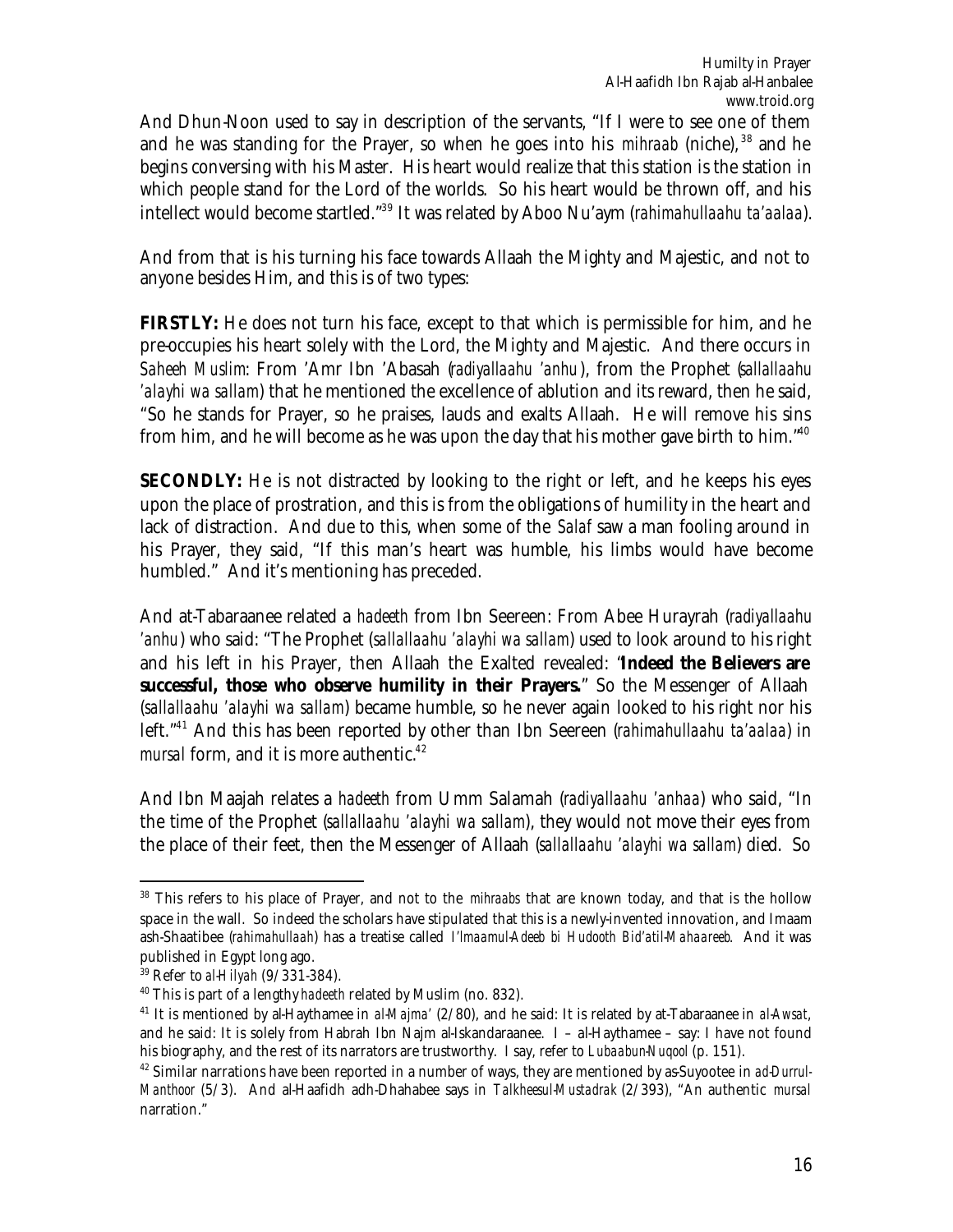the people would not move their eyes from their place of prostration, then 'Umar (*radiyallaahu 'anhu*) died. So then when the people stood to pray, they would not move their eyes from the *Qiblah*, then 'Uthmaan Ibn 'Affaan (*radiyallaahu 'anhu*) died, and the *fitnah* occurred; so now the people look their right and their left."<sup>43</sup>

And there occurs in *Saheehul-Bukhaaree*: From 'Aa'ishah (*radiyallaahu 'anhaa*) who said: I asked the Prophet (*sallallaahu 'alayhi wa sallam*) about being distracted in Prayer, so he said, "It is the theft of Shaytaan, stealing the Prayer from the servant."<sup>44</sup>

And Imaam Ahmad (*rahimahullaahu ta'aalaa*) relates a *hadeeth* from Abee Dharr (*radiyallaahu 'anhu*): From the Prophet (*sallallaahu 'alayhi wa sallam*) who said, "Allaah will keep looking upon the servant in his Prayer, as long as he does not become distracted. So if he becomes distracted, He will leave from him."<sup>45</sup>

And Imaam Ahmad and at-Tirmidhee relate a *hadeeth* from al-Haarith al-Ash'aree: From the Prophet (*sallallaahu 'alayhi wa sallam*) who said, "Verily Allaah ordered Yahyaa Ibn Zakariyyaa with five commandments to act upon." So from amongst them he mentioned, "And He commanded you with Prayer, since Allaah will turn His Face towards the face of the servant, as long as he does not become distracted. So when you pray, do not become distracted."<sup>46</sup> And many other *ahaadeeth* have been related with this meaning.

And 'Ataa' said: I heard Abee Hurayrah saying, "When one of you prays, then let him not become distracted, since he is intimately conversing with his Lord who is in front of him, and if he is intimately conversing with Him, then he should not become distracted."

'Ataa' (*rahimahullaahu ta'aalaa*) said: And it reached us that our Lord, the Mighty and Majestic said, "O son of Aadam to whom are you looking at? I am better for you than the one whom you are looking at." And it is related by al-Bazzaar and other than him in *marfoo'* form, and the *mawqoof* version<sup>47</sup> is more authentic.<sup>48</sup>

<sup>43</sup> It is related by Ibn Maajah (no. 1643), and al-Boosayree said in *az-Zawaa'id*: In its chain of narration is Mus'ab Ibn 'Abdullaah. Ibn Hibbaan mentiones him in *ath-Thiqaat*. Al-'Ijlee said: Trustworthy, and Moosaa Ibn 'Abdullah, I have not found any disparagement, nor authentication for him. Ibn Hibbaan mentions Muhammad Ibn Ibraaheem in *ath-Thiqaat*.

<sup>&</sup>lt;sup>44</sup> It is related by al-Bukhaaree (2/194), Aboo Daawood (no. 910), an-Nisaa'ee (3/8), and al-Haakim (1/237).

<sup>&</sup>lt;sup>45</sup> It is related by Ahmad ( $5/172$ ), Aboo Daawood (no. 909), an-Nisaa'ee ( $3/8$ ), and al-Baghawee (no. 733). And in its chain of narration is Abul-Ahwas, and he is unknown.

<sup>46</sup> It is related by Ahmad (4/130, 202), at-Tirmidhee (no. 2867), and at-Tiyaalisee (no. 1161), and it is authentic.

<sup>47</sup> **Translators Note:** Shaykh 'Abdul-Muhsin al-'Abbaad says, "The *mawqoof* is whatever can be connected to a Companion from statements, actions, and approvals. And the Companion is whoever met the Prophet (*sallallaahu 'alayhi wa sallam*) whilst believing in him, and he died upon Islaam, even if there was some deficiency in that." Refer to *Min Ateebil-Manah* (p. 47).

<sup>48</sup> It is related by al-Bazzaar (no. 552) from Jaabir. And al-Haythamee said in *al-Majma'* (2/80), "It is related by al-Bazzaar, and in it is Fadl Ibn 'Eesaa ar-Riqaashee, and there is consensus upon his weakness."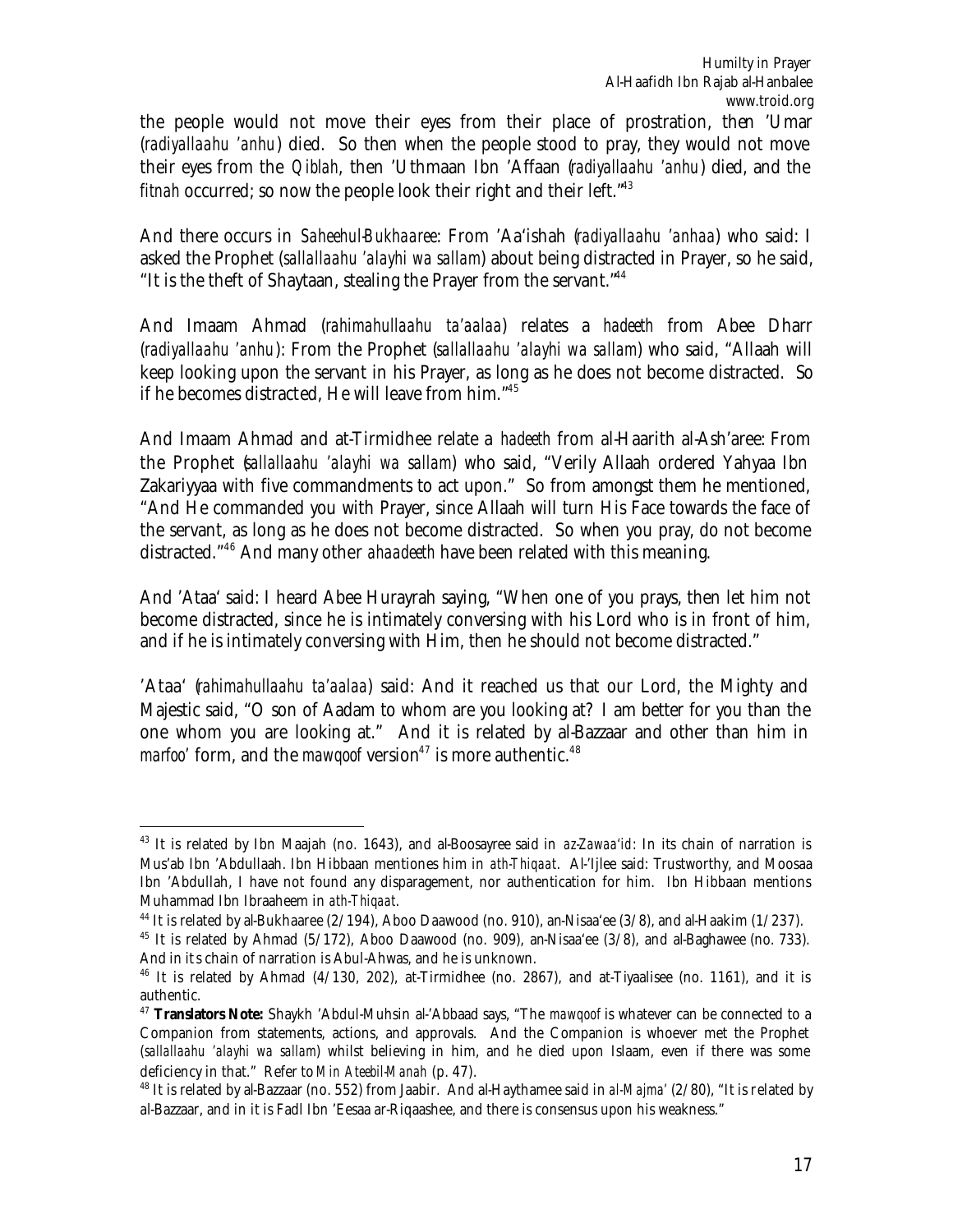And Aboo 'Imraan al-Jawnee (*rahimahullaahu ta'aalaa*) said: Allaah the Mighty and Majestic revealed to Moosaa (*'alayhis-salaam*), "When you stand in front of Me, then stand in the position of a slave who is miserable and insignificant. And rebuke your soul since it is most deserving of rebuke. And converse intimately with Me by the heart and truthful tongue. And from that is bowing (*rukoo'*) and it is servility with the outer body. It is due to this that some of the Arabs refused to prostrate, and some of them went to the extent that when taking the oath of allegiance to the Prophet (*sallallaahu 'alayhi wa sallam*), they would not prostrate, but only bow whilst standing; as Imaam Ahmad and the researchers from amongst the scholars have explained.<sup>49</sup>

And Allaah the Exalted says:

"**And when it is said to them, 'Bow yourselves down!' They do not bow.**" [Sooratul-Mursalaat 77:48]

And the completing of the submission in *rukoo'* (bowing) is the subservience and utter debasement of the heart before Allaah. So by that, the submission of the servant to Allaah the Mighty and Majestic will be completed, inwardly and outwardly. And due to this, the Prophet (*sallallaahu 'alayhi wa sallam*) used to say in his bowing, "Subservient to You is my hearing, my sight, my mind, my backbone, and whatever my feet carry."<sup>50</sup> This points out that his humility in his bowing was attained through all of his limbs. And from the greatest of them is the heart, which is the king of the limbs and body-parts, all of them follow it and become humble [in following it.] $51$ 

And from that is the *sujood* (prostration), and it is the greatest position that manifests the utter debasement of the servant for the Lord, the Mighty and Majestic. It is when the servant places his most noble, respected, and exalted body-parts upon the dust and begrimes them. And so the enslavement of the heart and its humiliation and submissiveness towards Allaah the Mighy and Majestic is what follows.

And due to this, the reward of the Believer when he does that is that Allaah the Mighty and Majestic will draw nearer to him since, "The closest a person can come to his Lord is when he is in prostration.",  $52$  as has been authentically reported from the Prophet (*sallallaahu 'alayhi wa sallam*).

And Allaah the Exalted says:

 $\overline{a}$ 

"**And prostrate and draw nearer to Allaah.**" [Sooratul-'Alaq 96:19]

<sup>49</sup> This is related by an-Nisaa'ee (2/205) from Hakeem Ibn Hizaam, with a *hasan* chain of narration. And it is related by at-Tabaraanee in *al-Kabeer* (no. 3106), and by at-Tahaawee in *Mushkilul-Aathaar* (1/97).

<sup>50</sup> Its checking has already preceeded.

 $51$  In the original manuscript, it adds "...in following it."

 $52$  It is related by Muslim (no. 482), an-Nisaa'ee (2/226), Aboo Daawood (no. 875), and al-Bayhaqee (no. 558); from Abee Hurayrah.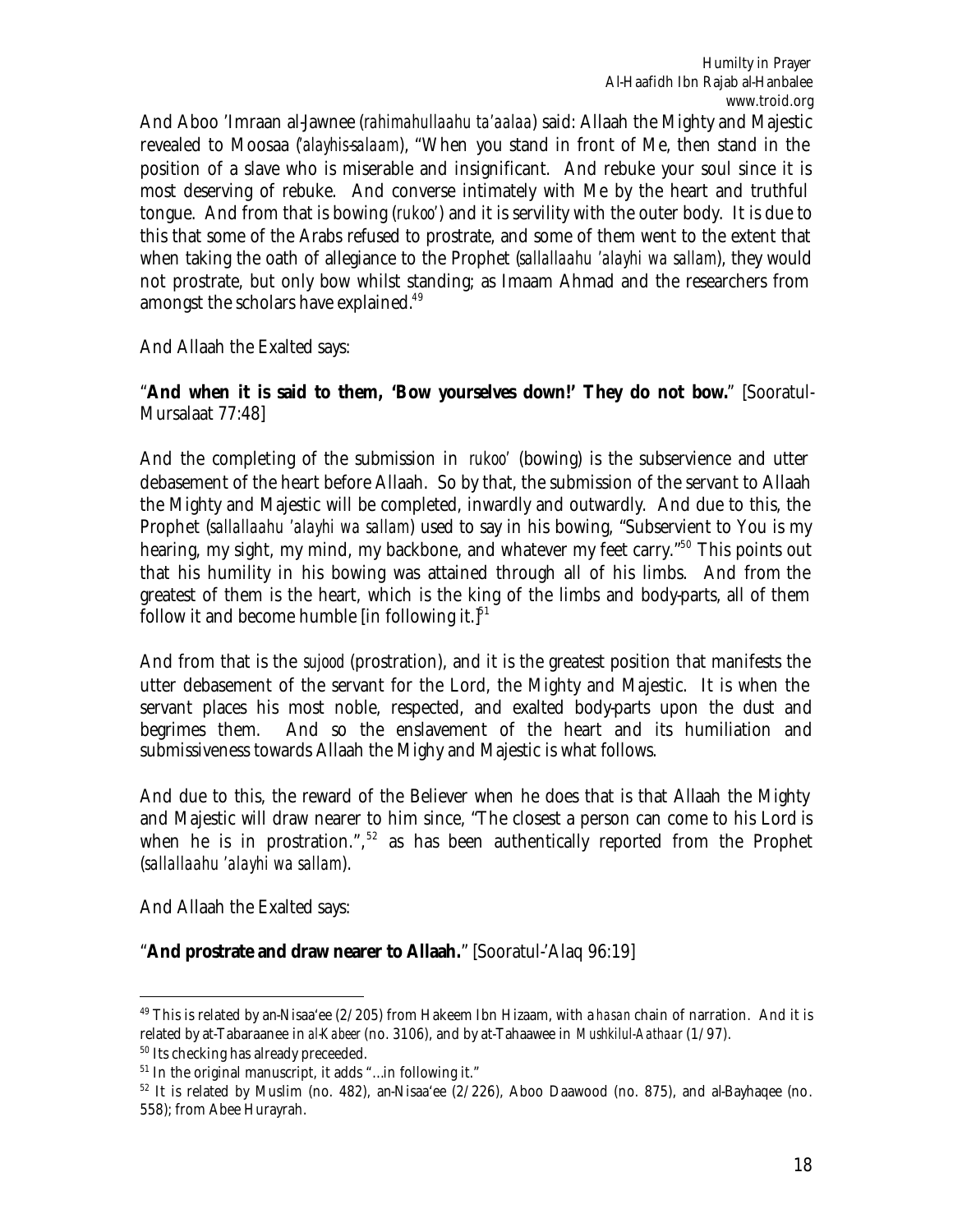And the prostration is also that which the proud and haughty polytheists rejected from the worship of Allaah the Mighty and Majestic. And some of them used to say, "I would hate to prostrate, so I will pull by back."<sup>53</sup> And others would take stones and raise them to their heads, and that would suffice as a prostration for them.

And Iblees was only banished after he rejected the Command of Allaah to prostrate. So due to this, he cries whenever a Believer prostrates and he says, "The son of Aadam was commanded with prostration, and he obeyed, and for him is Paradise. And I was commanded with prostration, so I disobeyed, so for me is the Fire.<sup>"54</sup>

And from the servant's completion of submission and humility towards Allaah the Mighty and Majestic in his bowing and prostration is that when he is in these positions, he describes his Lord with Attributes of Honour, Greatness, Magnificence, and Highness. So it is as if he is saying, 'The utter debasement and humility are my descriptions, and Highness, Greatness, and Magnificence is Your descriptions.' And due to this, Allaah has legislated for the servant that he should say whilst bowing, "Glorified is my Lord, the Magnificent.", and in his prostration, he must say, "Glorified in my Lord, the Exalted."<sup>55</sup>

And sometimes the Prophet (*sallallaahu 'alayhi wa sallam*) used to say in his prostration, ''Glorified be the One who has Absolute Authority, and Power, and Greatness, and Supremacy and Magnificence."<sup>56</sup>

Al-Hasan (*rahimahullaahu ta'aalaa*) said, "When you stand to pray devoutly, then stand as Allaah has commanded you. And beware of forgetfulness and distraction, beware that Allaah is looking at you, and you are looking at other than Him. And ask Allaah for Paradise, and seek refuge in Him from the Fire. And your heart is forgetful, not realizing what you are saying with your tongue.'' It is related by Muhammad Ibn Nasr al-Marwazee (*rahimahullaahu ta'aalaa*).

And he relates with an *isnaad* coming from 'Uthmaan Ibn Abee Aws who said, ''It reached us that the Messenger of Allaah (*sallallaahu 'alayhi wa sallam*) once prayed a Prayer, reciting out loud in it. So when he had finished, he said, ''Did I miss anything from this *soorah*?'' They said: 'We do not know.' So Ubayy Ibn Ka'b said, 'Yes, such and such an *aayah*.' So the Messenger of Allaah (*sallallaahu 'alayhi wa sallam*) said, "What is the condition of a people, when the Book of Allaah is read to them, they do not know what was read to them, and what was left off. This is how the Magnificence of Allaah left from the hearts of the Children of Israa'eel. Their bodies were present, but their hearts were absent, and Allaah

<sup>53</sup> It is the back of a person's body and neck.

<sup>54</sup> This is found in the *hadeeth* related by Muslim (no. 81), Ibn Maajah (no. 1052), and al-Marwazee in *az-Zawaa'iduz-Zuhd* (no. 981) from Abee Hurayrah.

<sup>55</sup> This can be found in the *hadeeth* related by Muslim (no. 772), at-Tirmidhee (no. 262), Aboo Daawood (no. 871), and an-Nisaa'ee (3/266) from Hudhayfah.

<sup>56</sup> It is related by an-Nisaa'ee (2/191), Aboo Daawood (no. 859), Ahmad (6/24), and by at-Tabaraanee in *al-Kabeer* (18/161), and in *Musnadush-Shaamiyyeen* (no. 2033) from 'Awf Ibn Maalik.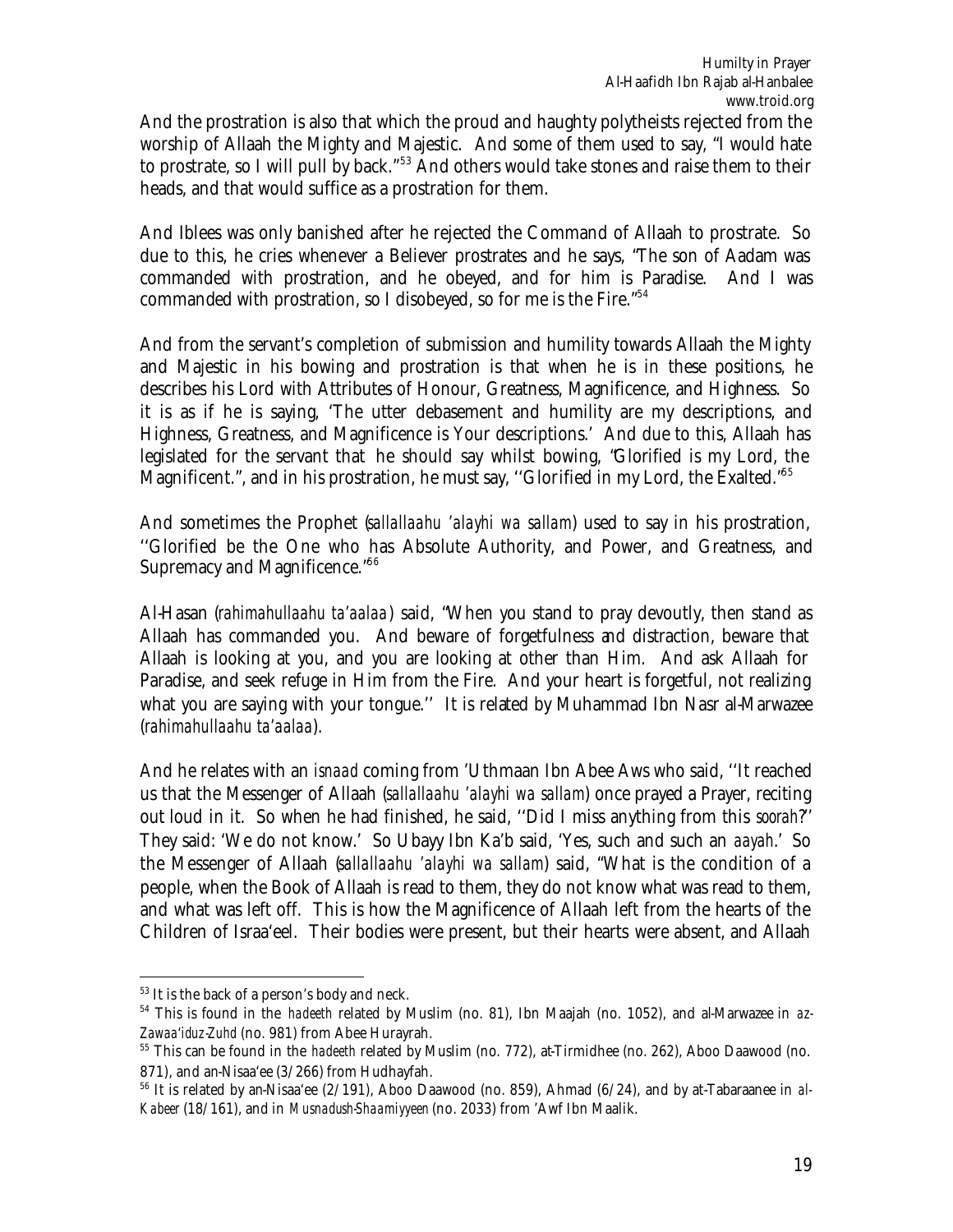And 'Isaam Ibn Yoosuf (*rahimahullaahu ta'aalaa*) passed by Haatim al-Awsam, and he was speaking in a gathering, so he said, "O Haatim, is it not better for you to pray?" He said, "Yes." He said, "How do you pray?" Haatim said, "I stand up with the Command, I walk in fear, I enter with the proper intention, and then I exalt Allaah with Magnificence. And I recite slowly, with reflection, and I bow in humility, and I prostrate humbly, and I sit for the *tashahhud* with perfection and proper intention. And I finish it with sincerity to Allaah the Mighty and Majestic, and I return myself to the feeling of fear. I fear that the Prayer will not be accepted from me. And I struggle to preserve it until death." He said, "Speak, for you have perfected your Prayer."

# **CHAPTER: CONCERNING THE SUPPLICATION:**

And from the types of worship in which lowliness and submission to Allaah the Mighty and Majestic in manifested is the supplication. Allaah the Exalted says:

# "**Call upon your Lord with humility and in secrecy.**" [Sooratul-A'raaf 7:55]

And He says:

 $\overline{a}$ 

#### "**Verily they used to hasten towards good deeds, and they used to call upon Us in hope and fear, and they were humble towards Us.**" [Sooratul-Anbiyaa' 21:90]

So from that which manifests humility in the supplication is raising the hands.

And indeed it is authentically reported from the Prophet (*sallallaahu 'alayhi wa sal lam*) that he would raise his hands in many instances, and from them was the Prayer for rain. So verily he would raise his hands until the whites of his armpits could be seen.<sup>58</sup> Likewise, he struggled to raise them on the day of 'Arafah upon 'Arafah. And at-Tabaraanee (*rahimahullaahu ta'aalaa*) relates a *hadeeth* from Ibn 'Abbaas (*radiyallaahu 'anhumaa*) who said, "I saw the Messenger of Allaah (*sallallaahu 'alayhi wa sallam*) supplicating with his hands facing his chest like the begging of a needy person."<sup>59</sup>

And indeed some of those who were fearful would sit in tranquility at night with their heads bowed and their hands outstretched like the condition of one who is begging. And this is from the most apparent characteristics of humiliation, and a manifestation of poverty and neediness. And from it is the poverty of the heart in supplication, and it's enslavement to Allaah the Mighty and Majestic, and it's reliance, and it's extreme poverty

<sup>57</sup> I did not find it with this wording, refer to *Majma'uz-Zawaa'id* (2/69).

<sup>58</sup> Related by al-Bukhaaree (2/429) and Muslim (no. 895) from Anas

<sup>59</sup> Refer to *Takhreejul-Ihyaa'* (1/253-254), *Majma'uz-Zawaa'id* (3/252), and *Faydul-Qadeer* (2/118).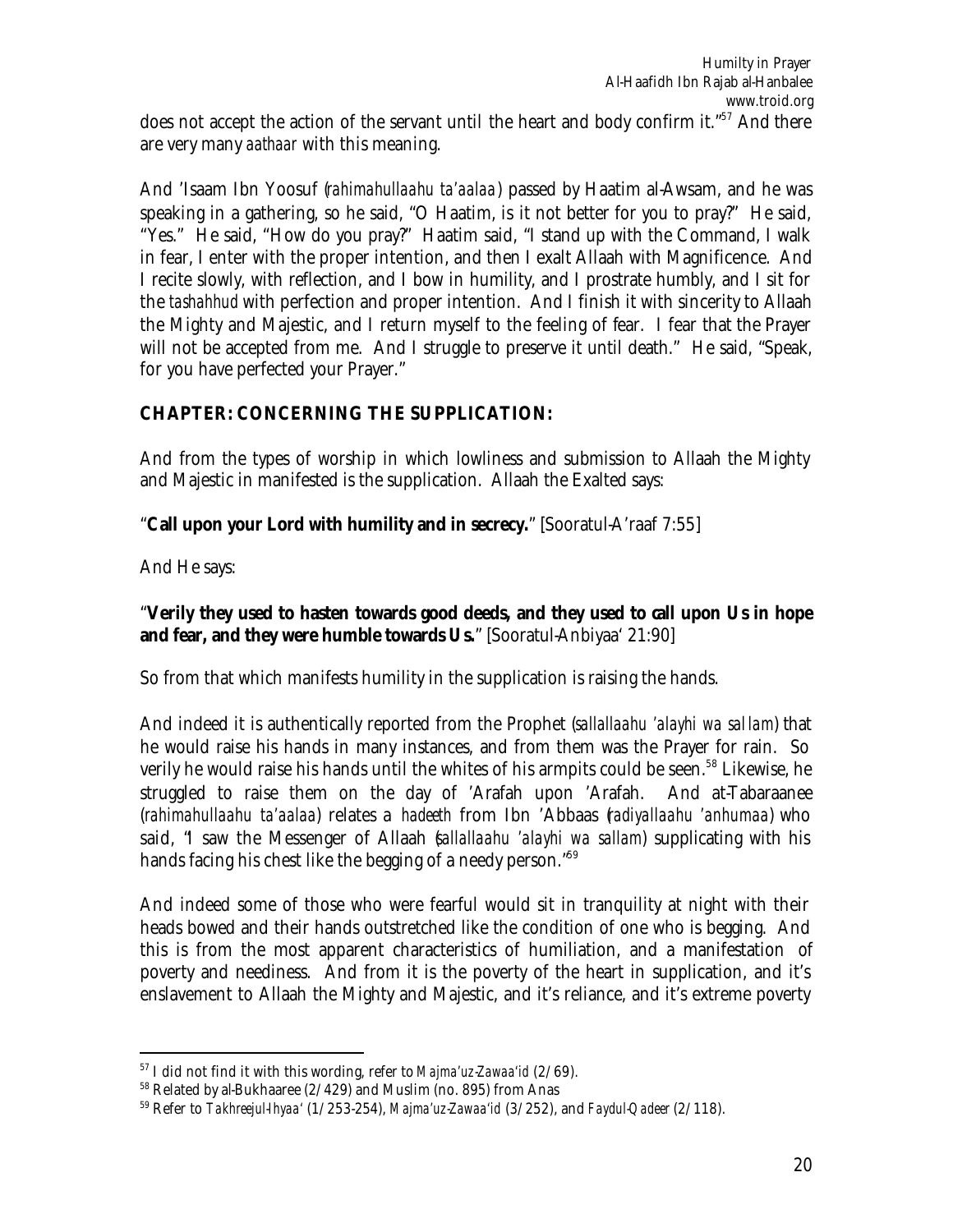and need for Him. And it is due to this extreme need and poverty that the supplication is answered.

And there occurs in *al-Musnad*, and at-Tirmidhee: From the Prophet (*sallallaaahu 'alayhi wa sallam*) who said, "Verily Allaah does not answer the supplication of the heart that is neglectful and heedless."<sup>60</sup>

And from that is the manifestation of humility upon the tongue in the question and supplication, and constantly repeating it. So al-Awzaa'ee (*rahimahullaahu ta'aalaa*) said, "It used to be said that the most excellent supplication is that which is asked repeatedly of Allaah, and it is done in secrecy."

And indeed at-Tabaraanee relates: From Ibn 'Abbaas (*radiyallaahu 'anhumaa*) who said that the Prophet (*sallallaahu 'alayhi wa sallam*) supplicated upon the day of 'Arafah, so he said, "O Allaah, verily You see my place, and You hear my speech, and nothing from my affair is hidden from You. I am miserable, poor, cowardly, pitiful, and I am one who accepts and admits his sins. I ask You with a matter of one who is poor, and I supplicate to You with the supplication of a miserable sinner. I call upon You with the supplication of one who is blind with fear, the supplication of one who has placed his shoulders in submission to You, and one whose body is miserable in front of You, and who has given his will to You, and entrusted his eyesight to You. O Allaah, make me one who calls upon You as a Lord in times of distress, and be Kind and Merciful to me; O Best of those who are asked, and the Best of those who give."<sup>61</sup> And some of them used to say in their supplications: By Your Might and my lowliness, and by Your Sufficiency and my poverty.

And Taawoos (*rahimahullaahu ta'aalaa*) said: I entered the room of 'Alee Ibnul-Husayn (*rahimahullaahu ta'aalaa*) one night, so he was praying, so I heard him say whilst prostrating, "Your slave due to the nonexistence (*fanaa'*) of Your poverty, due to the nonexistence of Your neediness, due to Your *fanaa'*.<sup>'62</sup> Taawoos said, 'So I memorized it, so I did not supplicate with it in a tribulation, except that it was lifted from me." It was related by Ibn Abee Dunyaa.

And Ibn Baakawayh as-Soofee<sup>63</sup> (*rahimahullaahu ta'aalaa*) relates with his *isnaad*, that some of the servants (of Allaah) would perform eighty pilgrimages (*Hajj*) on foot. So he was encircling the Ka'bah (*tawwaaf*), and he said, "O my beloved." So a loud voice called out, 'Are you not pleased that you were a poor man, until you became beloved?' He said: So I

 $60$  It is related by at-Tirmidhee (no. 3489), and al-Haakim  $(1/493)$  from Abee Hurayrah. And in it is weakness, however, there is a witness for it in what Ahmad (2/177) relates from Ibn 'Amr, with an *isnaad* that is also weak. Note, the first wording was not related by Ahmad in *al-Musnad*, it was only related as a witness to what he mentioned, and Allaah knows best.

<sup>61</sup> Related by at-Tabaraanee (no. 11405) with a weak *isnaad*

<sup>62</sup> For the definition of *al-fanaa'* according to the *Soofiyyah*, refer to *at-Ta'reefaat* (p. 176) of al-Jarjaanee.

<sup>63</sup> He died in the year 428H, his biography is found in *Siyar A'laamun-Nubalaa* (17/544), and adh-Dhahabee said, "I have come across some of the *hadeeths* that he narrates, and he has writings and collections."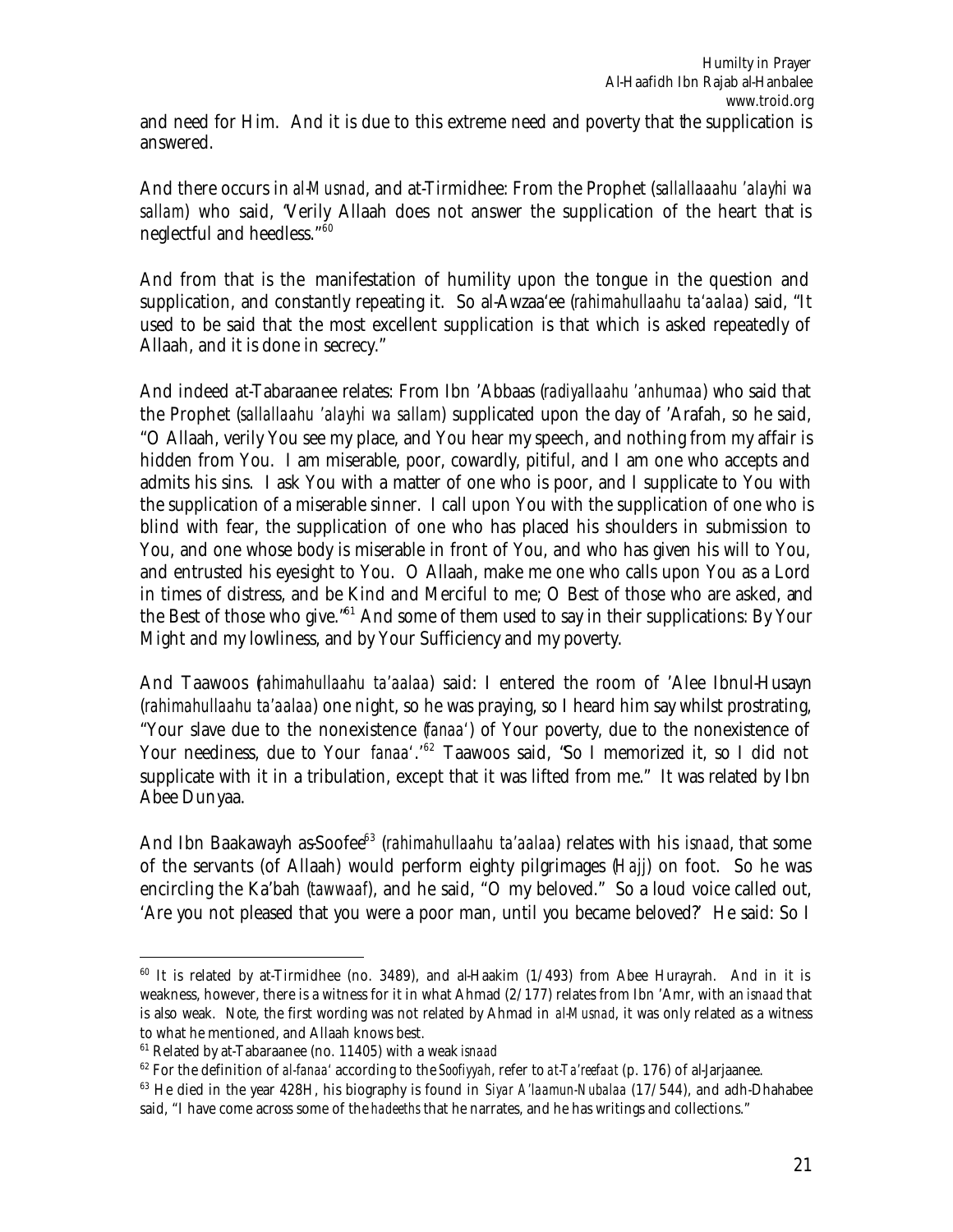## **CHAPTER: CONCERNING POVERTY:**

Ibn Maajah relates a *hadeeth* from Abee Sa'eed al-Khudree (*radiyallaahu 'anhu*): From the Prophet (*sallallaahu 'alayhi wa sallam*) who used to say in his supplication, "O Allaah, make me live as one of the poor, and die as one of the poor, and raise me up in the company of the poor."<sup>64</sup>

And at-Tirmidhee relates a similar *hadeeth* from Anas (*radiyallaahu 'anhu*), and he adds: "So 'Aa'ishah said, 'Why, O Messenger of Allaah?' He said, "Because they will enter Paradise forty seasons before the rich. O 'Aa'ishah, do not refuse the poor, even if all you can give them is a piece of a date. O 'Aa'ishah, love the poor and draw near to them, so then Allaah will draw near to you on the Day of Judgement.<sup>"65</sup>

And Aboo Dharr said, "The Messenger of Allaah advised me to love the poor and to be close to them."<sup>66</sup> It is related by Imaam Ahmad and other than him.

And in the *hadeeth* of Mu'aadh (*radiyallaahu 'anhu*), the Prophet (*sallallaaahu 'alayhi wa sallam*) said whilst relating the story of the dream, "I ask You that I may do good works and leave off evil deeds, and love the poor."<sup>67</sup> And he mentioned the rest of the *hadeeth*.

And what is intended by poverty in these *ahaadeeth* and their likes is: the one whose heart is needy of, and submissive towards Allaah, humiliated before Him, and his outward condition is also like that. And they also refer to most of what comes along with poverty from wealth, since wealth causes one to transgress. And the *hadeeth* of Anas (*radiyallaahu 'anhu*) could serve as a witness to this, except that its *isnaad* is weak. And an-Nisaa'ee relates a *hadeeth* from Abee Dharr (*radiyallaahu 'anhu*): From the Prophet (*sallallaaahu 'alayhi wa sallam*) who said, "Verily the (true) poverty is the poverty of the soul, and the (true) richness is the richness of the heart."<sup>68</sup> And it is related in the two *Saheehs* that the

<sup>&</sup>lt;sup>64</sup> Its verification has preceeded.

<sup>65</sup> It is related by at-Tirmidhee (no. 814), and he said, ''A strange (*ghareeb*) *hadeeth*.'' By that he was referring to a weakness in it.

<sup>66</sup> It is related by Ahmad in *al-Musnad* (5/156), and at-Tabaraanee in *al-Kabeer* (no. 1649), and in *al-Majma'* (3/93), where he said, "Its narrators are trustworthy, however, ash-Sha'bee could not find the person who heard from Abee Dharr."

 $67$  It is related by Ahmad (5/243), at-Tirmidhee (no. 3233) with an authentic chain of narrators from him. And refer to the notes upon *Sharhus-Sunnah* (4/37) of al-Baghawee, and the author (*rahimahullaah*) has a treatise called *Ikhtiyaarul-Oolaa* in explanation of this *hadeeth*, and it has been published.

<sup>68</sup> It is related by an-Nisaa'ee in *al-Kubraa*, as is found in *Tuhfatul-Ashraaf* (9/157), Ibn Hibbaan (no. 2520), and al-Haakim (4/92). It was authenticated by our Shaykh, al-Albaanee, in *Saheehul-Jaami'* (no. 8694).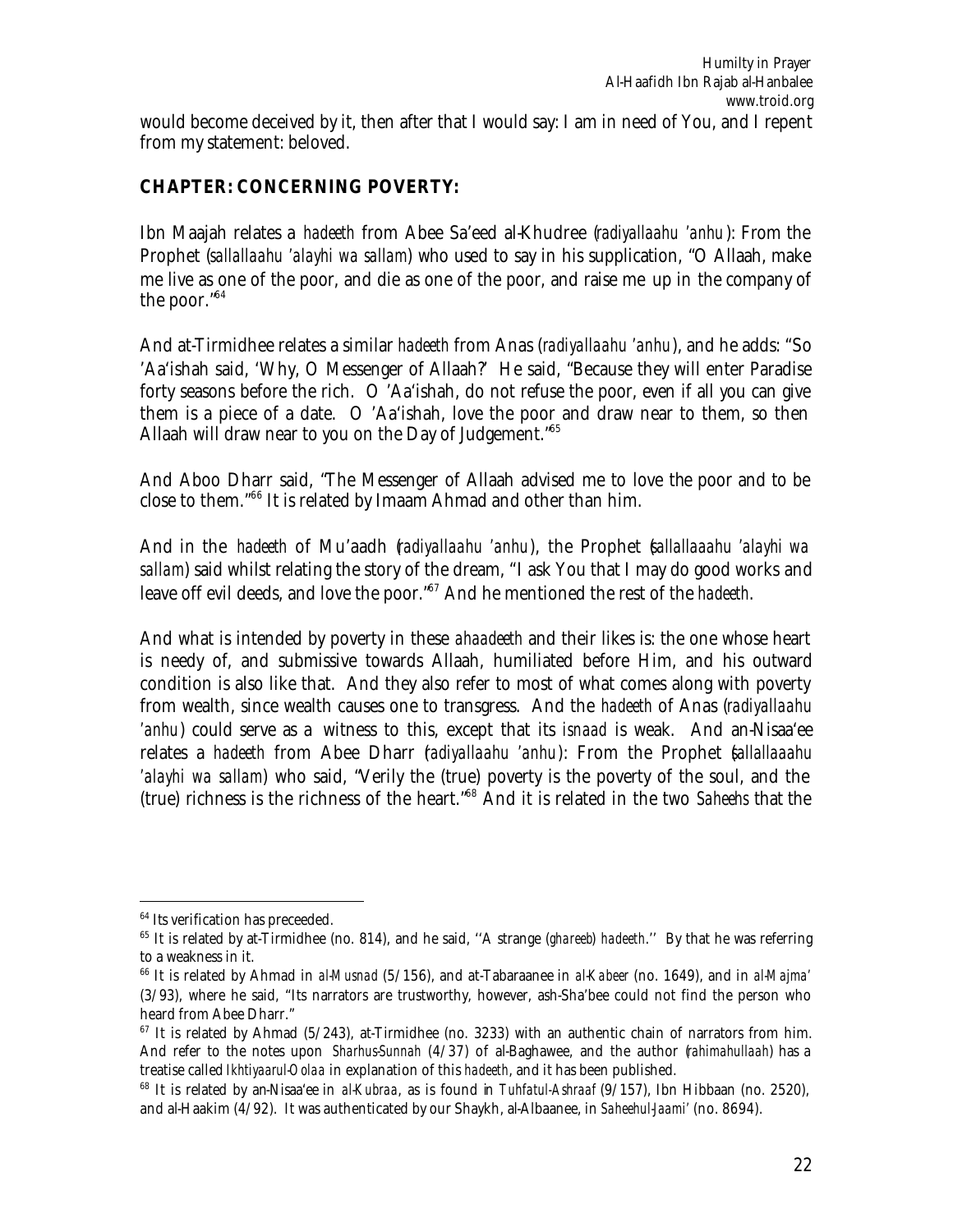So due to this, Imaam Ahmad, Ibn 'Uyaynah, Ibn Wahb, and a group from amongst the scholars said that the Prophet (*sallallaaahu 'alayhi wa sallam*) sought refuge from the poverty of the soul. So he whose heart is poor for Allaah the Mighty and Majestic, and humble towards Him, then he is poor, even though he may be rich from wealth; because the poverty of the heart does not necessitate the poverty of the limbs. And whosoever is outwardly humble and poor, but his heart is not humble and poor, then he is oppressive.

And there occurs in a *hadeeth* that an-Nisaa'ee and other than him report, that the Prophet (*sallallaaahu 'alayhi wa sallam*) was passing by a street, and in it was a black woman. So a man said to her, 'There is the street.' So she said, 'If you wish, take the right, and if you wish, take the left.' So the Messenger of Allaah (*sallallaaahu 'alayhi wa sallam*) said, ''Leave her alone, for verily she is oppressive.'' So they said, 'O Messenger of Allaah, verily she meant that she is a poor woman.' So he said, "That is in her heart."<sup>70</sup> And al-Hasan (*rahimahullaahu ta'aalaa*) said, "Verily people place humility in their clothes, whilst they have pride in their hearts. And they dress with the armour of course wool, and by Allaah, one of them is more extreme in his pride with that armour than the owner of a bed with his bed, and the owner of silk with his silk."

Indeed is has been authentically reported from the Prophet (*sallallaaahu 'alayhi wa sallam*) that he forbade the wearing of good clothes, and good shoes out of pride. And he said, "Pride is only in the heart, and it is when one does not comply with the truth out of pride, and it is the despising of people, it is to scorn and look down upon them.'' So whosoever has a feeling of honour for himself, to the extent that he look down upon the people, due to honour for himself, and he rejects the truth out of pride; then he is one who possesses pride; even if his clothes are not good, and his shoes are not good. And whosoever abandons good clothes out of humility and fear of Allaah, seeing that it produces something of pride in his soul, then he has indeed done a good action. So indeed Ibn 'Umar (*radiyallaahu 'anhu*) used to do that. And the Prophet (*sallallaaahu 'alayhi wa sallam*) used to say about a patterned cloth that he wore, "Verily it distracts me from my Prayer." $1$ 

# **CHAPTER: CONCERNING THE STATION OF AL-'UBOODIYYAH:**

The Prophet (*sallallaaahu 'alayhi wa sallam*) chose the station of *al-'uboodiyyah* (servitude to Allaah) over the station of sovereignty. And a man stood shuddering in front of him upon

 $\overline{a}$  $69$  It is related by al-Bukhaaree (11/231), Muslim (no. 1051), and at-Tirmidhee (no. 2374); from Abee Hurayrah.

<sup>70</sup> It is mentioned by as-Suyootee in *al-Jaami'ul-Kabeer* (no. 12099), and he traces it back to at-Tabaraanee in *al-Awsat*.

 $71$  It is related by al-Bukhaaree (1/406), Muslim (no. 556), Maalik (1/97), Aboo Daawood (no. 914, 4052), and an-Nisaa'ee (2/72). It refers to praying whilst wearing a shirt with designs, so he said, "And take this *anbajaaniyyah* away from me." And the *anbajaaniyyah* is like a harmful rough fabric. And it is said that it is worse than rough wool.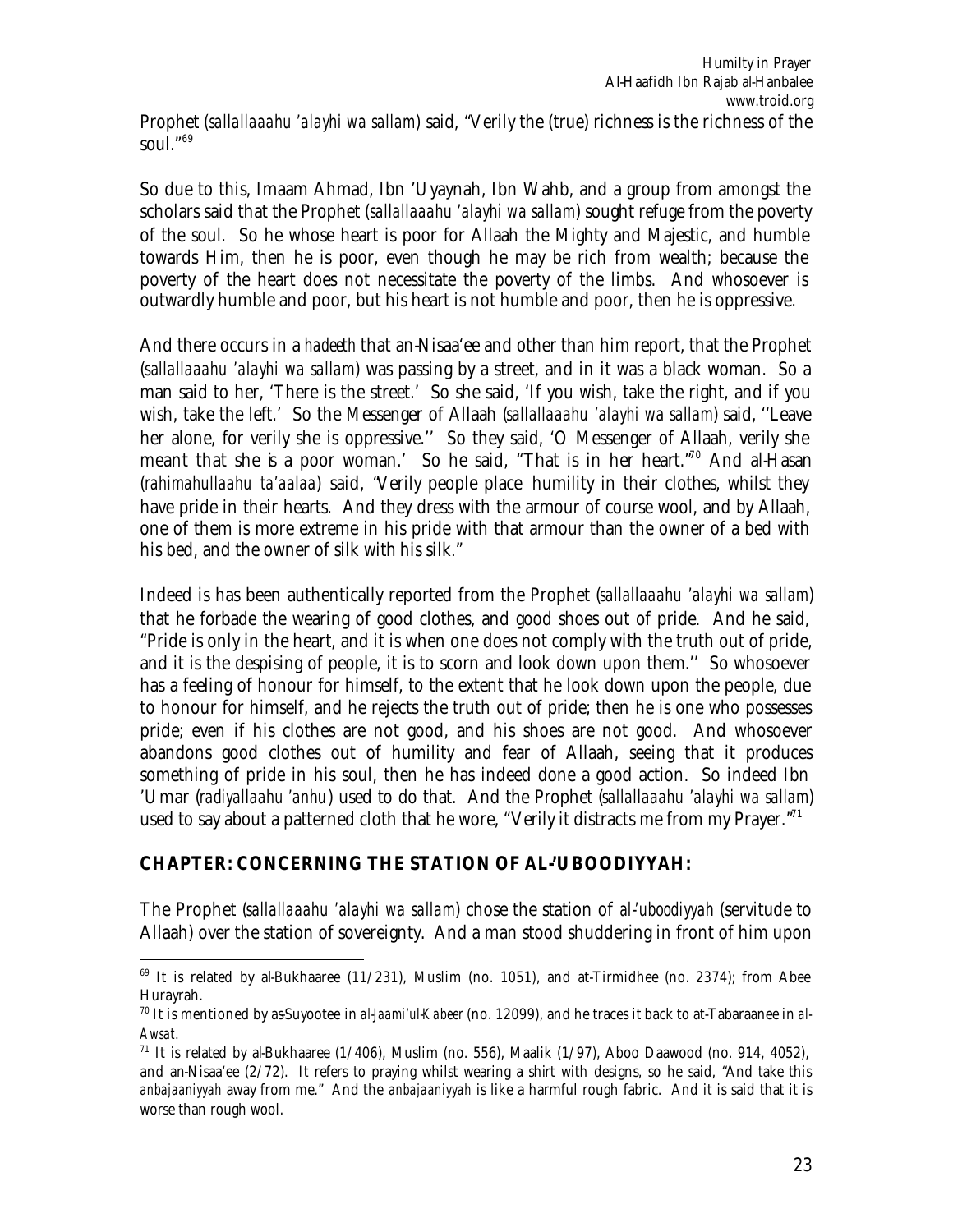the day of the Conquest of Makkah, so he said, "Be at ease, verily I am not a king, I am only the son of a woman from amongst the Quraysh who used to eat dried meat."<sup>72</sup>

And indeed it has been authentically reported from the Prophet (*sallallaaahu 'alayhi wa sallam*) that he said, "Do not praise me as the Christians praised 'Eesaa Ibn Maryam, I am only a servant, so say: the servant of Allaah, and His Messenger.<sup>"73</sup>

And Imaam Ahmad (*rahimahullaahu ta'aalaa*) said: Muhammad Ibn Fudayl informed us from 'Umaarah, from Abee Zur'ah who said: I did not know it except from Abee Hurayrah (*radiyallaahu 'anhu*) who said: Jibreel (*'alayhi-salaam*) sat with the Prophet (*sallallaaahu 'alayhi wa sallam*). So he looked up to the sky, and there was a terrible angel, so Jibreel (*'alayhissalaam*) said, "Verily this angel has never descended at any time, since it was created." He said, 'O Muhammad! I have been sent to you by your Lord to inquire whether He should make you a Prophet-King, or a Servant-Messenger.<sup>74</sup>

And there occurs in one of the *mursal* narrations of Yahyaa Ibn Katheer (*rahimahullaahu ta'aalaa*) that the Prophet (*sallallaaahu 'alayhi wa sallam*) said, ''I eat as a servant eats, and I sit as a servant sits, for verily I am only a servant."<sup>75</sup> It is related by Ibn Sa'd in his *Tabaqaat*.

And he also relates a narration from Abee Ma'shar, from al-Maqburee: From 'Aa'ishah (*radiyallaahu 'anhu*) that the Prophet (*sallallaaahu 'alayhi wa sallam*) used to say, "An angel came to me and said, 'Verily your Lord sends greeting upon you. And He asks whether you wish to be a Prophet-King, or if you wish to be a Servant-Messenger.' So Jibreel (*'alayhis-salaam*) indicated to me that I should observe humility, so I said, 'A Servant-Messenger."' She said, "So after that, the Prophet (*sallallaaahu 'alayhi wa sallam*) never ate whilst reclining, and he used to say, 'I eat as a slave eats, and I sit as a slave sits."<sup>76</sup>

And there occurs in one of the *mursal* narrations of az-Zuhree (*rahimahullaahu ta'alaa*) that he said: It reached us that an angel, which had never come down before, came to the Prophet (*sallallaaahu 'alayhi wa sallam*). And Jibreel (*'alayhis-salaam*) came with him, so Jibreel (*'alayhis-salaam*) was silent, and the angel said, 'Verily your Lord inquires whether

<sup>72</sup> It is related by Ibn Sa'd (1/23) in *mursal* form, but it was connected by Ibn Maajah (no. 3312), and al-Haakim (3/47) from Abee Mas'ood. And it was authenticated by our Shaykh, al-Albaanee, in *Silsilatus-Saheehah* (no. 1876).

<sup>&</sup>lt;sup>73</sup> It is related by al-Bukhaaree (6/354), ad-Daarimee (2/320), Ahmad (1/23-24), at-Tiyaalisee (no. 2424), al-Baghawee (no. 3681), and at-Tirmidhee in *ash-Shamaa'il* (no. 284) from 'Umar Ibnul-Khattaab (*radiyllaahu 'anhu*). And *al-Itraa'* (praise) here, refers to transgressing the bounds in praise and exaltation.

<sup>&</sup>lt;sup>74</sup> It is related by Ahmad (2/231), al-Bazzaar (no. 4262) from Abee Hurayrah. It is mentioned by al-Haythamee in *al-Majma'* (9/18-19), and he said, "It is related by Ahmad, al-Bazzaar, and Aboo Ya'laa, and it's first narrators are the narrators of the *Saheeh*."

<sup>75</sup> It is related by Ibn Sa'd (1/371), and al-Bayhaqee in his *ash-Shu'ab*. It was authenticated by our Shaykh, al-Albaanee, in *Saheehul-Jaami'* (no. 8), and refer to *Takhreejul-Ihyaa'* (2/4).

<sup>76</sup> It is related by al-Baghawee (no. 3683), and Abush-Shaykh in *Akhlaaqun-Nabee* (no. 213), and it is mentioned by al-Haythamee in *al-Majma'* (19/9), and he weakens it. However, it becomes *hasan* (good) due to witnesses.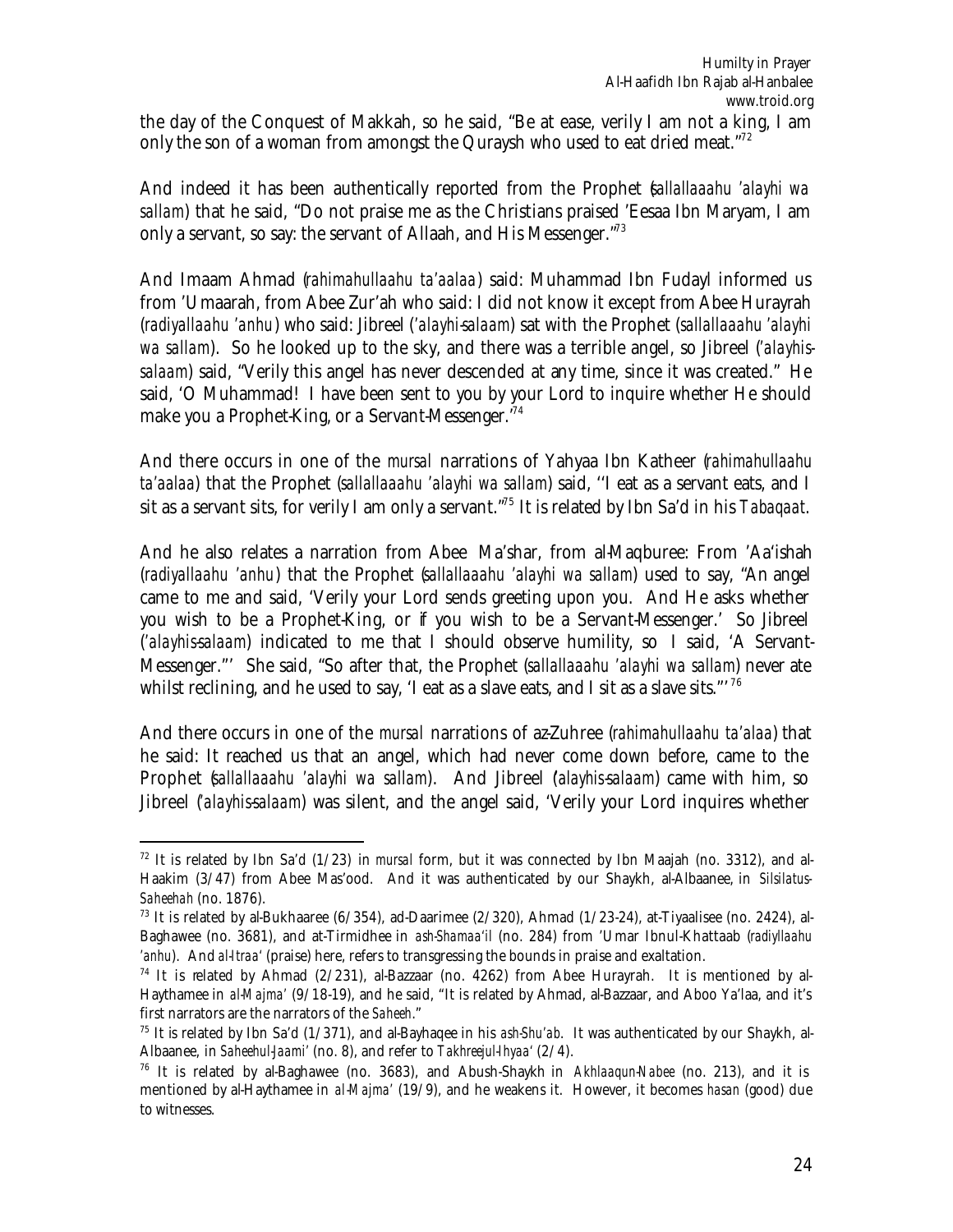you wish to be a king, or a Prophet-Servant.' So the Prophet (*sallallaaahu 'alayhi wa sallam*) looked towards Jibreel (*'alayhis-salaam*) for advice. So he advised him to observe humility. So the Prophet (*sallallaaahu 'alayhi wa sallam*) said, "A Prophet-Servant."

Az-Zuhree then said, "So it is said that since that day, the Prophet (*sallallaaahu 'alayhi wa sallam*) did not eat whilst reclining, until he left this world."<sup>77</sup>

And it is related in *al-Musnad*, or in the book of at-Tirmidhee: From Abee Umaamah (*radiyallaahu 'anhu*), that the Prophet (*sallallaaahu 'alayhi wa sallam*) said, ''My Lord the Mighty and Majestic displayed to me that He filled the valley of Makkah with gold, so I said, 'No, O Lord. Rather, make me full one day, and hungry one day.' And he said the likes of this three times. "So when I am hungry, I will humble myself before You, and when I am full, I will be thankful to You."<sup>78</sup>

Some of the people of knowledge said that whosoever claims *al-'uboodiyyah* (servitude to Allaah) but his desires remain with him, then he is a liar in his claim. Verily *al-'uboodiyyah* can only be correct for the one who annihilates his desires and establishes the Name of his Master, where his name is what He named him, and what He described him with. If he calls His name, He answers due to his *'uboodiyyah*, so there is no name or description, and nothing to be answered, except for one who calls upon Him as his Master with *'uboodiyyah*. And it is said in poetic verse:

> 'O life span, my excitement comes with the passing of my time, It is known to the one who listens, and the one who sees. You (Allaah) cannot call upon me, except with 'O My servant.' For verily it is the most truthful of my names.'

And it is also recited that:

 $\overline{a}$ 

'Whatever I have, and my poverty, is but weak, And only my poverty appears good to me. Whatever You have is my happiness and distress. I cause Him Amazement by my devotion to Him, Then I say, 'My Master, Do not call upon me, except with 'O My servant.' For verily it is the most noble of my names.'

It is related by al-Haafidh Aboo Nu'aym (*rahimahullaahu ta'aalaa*) in his book *Asmaa'us-Sahaabah*, by way of Shaykh Abee Sulaymaan ad-Daaraanee (d.215H) - *rahimahullaahu ta'aalaa* - who said: 'Alqamah Ibnul-Haarith al-Azdee informed us from his father, from his

<sup>77</sup> It is *mursal*, however, it has witnesses that strengthen it. And it has a witness from Ibn 'Abbaas that was related by al-Baghawee (no. 3684), and Abush-Shaykh (no. 213-214).

<sup>78</sup> It is found in *al-Musnad* (5/254), and in *Sunanut-Tirmidhee* (no. 2348). And it's *isnaad* is weak, as our Shaykh has stated in *Da'eeful-Jaami'* (no. 3706).